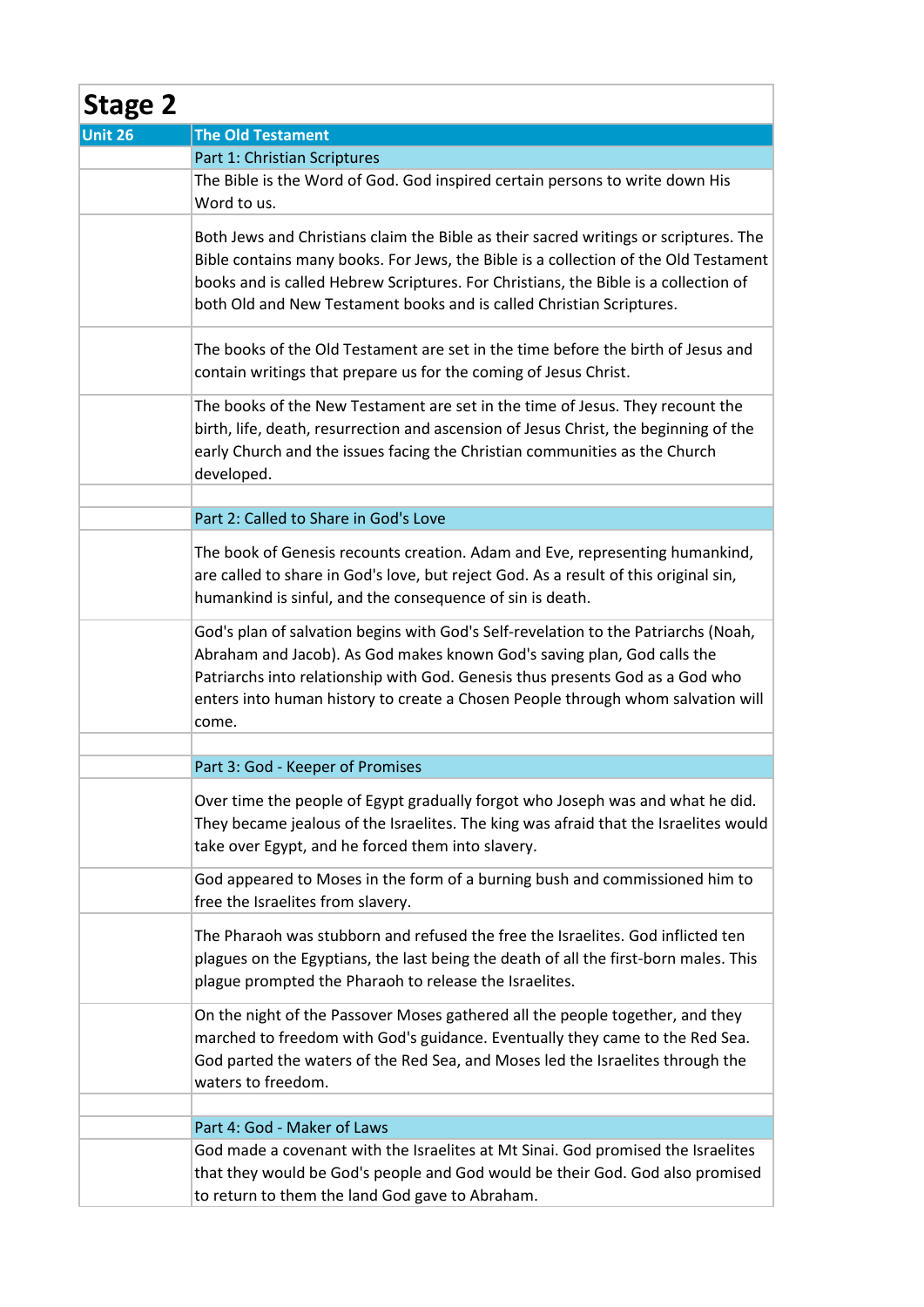| In return the Israelites agreed to obey the laws of God, the most famous of which<br>are known as the Decalogue or Ten Commandments. The many commandments<br>given to the Israelites are recounted in Exodus, Leviticus and Deuteronomy.                                                                                                                                                        |
|--------------------------------------------------------------------------------------------------------------------------------------------------------------------------------------------------------------------------------------------------------------------------------------------------------------------------------------------------------------------------------------------------|
| The Israelites were unfaithful to God and failed to obey the commandments. God<br>made them wander in the desert for forty years by which time a new generation<br>of Israelites was born, who was faithful to God.                                                                                                                                                                              |
|                                                                                                                                                                                                                                                                                                                                                                                                  |
| Part 5: The God who Cares                                                                                                                                                                                                                                                                                                                                                                        |
| God's promise to the Israelites is fulfilled when, under the leadership of Joshua,<br>the Israelites conquer Jericho.                                                                                                                                                                                                                                                                            |
| God provides kings to rule the Israelites. At first the kings ensured that the people<br>were faithful to God's commandments, and God protected them against attacks<br>from foreign nations. For example, God empowered David to defeat the<br>Philistines by killing Goliath.                                                                                                                  |
| King Solomon built a temple (the Temple of Solomon). It became a central point of<br>worship of God. However, Solomon gradually turned away from God and began to<br>worship other gods. By the time Solomon died many of the Israelites were<br>unfaithful to God, and they were punished. The kingdom was split into two, the<br>southern kingdom of Judah and the northern kingdom of Israel. |
|                                                                                                                                                                                                                                                                                                                                                                                                  |
| Part 6: Learning to Please God                                                                                                                                                                                                                                                                                                                                                                   |
| The Wisdom Books of the Old Testament are full of practical ways of pleasing God.<br>God wants us to be happy. When we please God we become happy. The wisdom<br>books have many wise sayings and good advice about pleasing God and being                                                                                                                                                       |
| happy.                                                                                                                                                                                                                                                                                                                                                                                           |
|                                                                                                                                                                                                                                                                                                                                                                                                  |
| Part 7: Preparing for the Coming of Jesus                                                                                                                                                                                                                                                                                                                                                        |
| God raised prophets to do three things:                                                                                                                                                                                                                                                                                                                                                          |
| 1. To warn God's people against selfishness and sin. Often God punished the<br>people, because they didn't listen to the prophets' warnings.                                                                                                                                                                                                                                                     |
| 2. To turn God's people back to Him when they rejected God's love. If the people<br>did not love God, they could not receive the saviour. And so, it was important to<br>bring them back to God.                                                                                                                                                                                                 |
| 3. To prepare God's people for the coming of the saviour.                                                                                                                                                                                                                                                                                                                                        |
| In the books of the prophets we learn the details of God's plan, and we are told<br>that the Messiah is God himself. We learn that the Messiah will come to bring<br>about the kingdom of God, and that he will die for the forgiveness of sin.                                                                                                                                                  |
| The Old Testament lays the foundation for the New Testament. The New<br>Testament takes off where the Old Testament ends.                                                                                                                                                                                                                                                                        |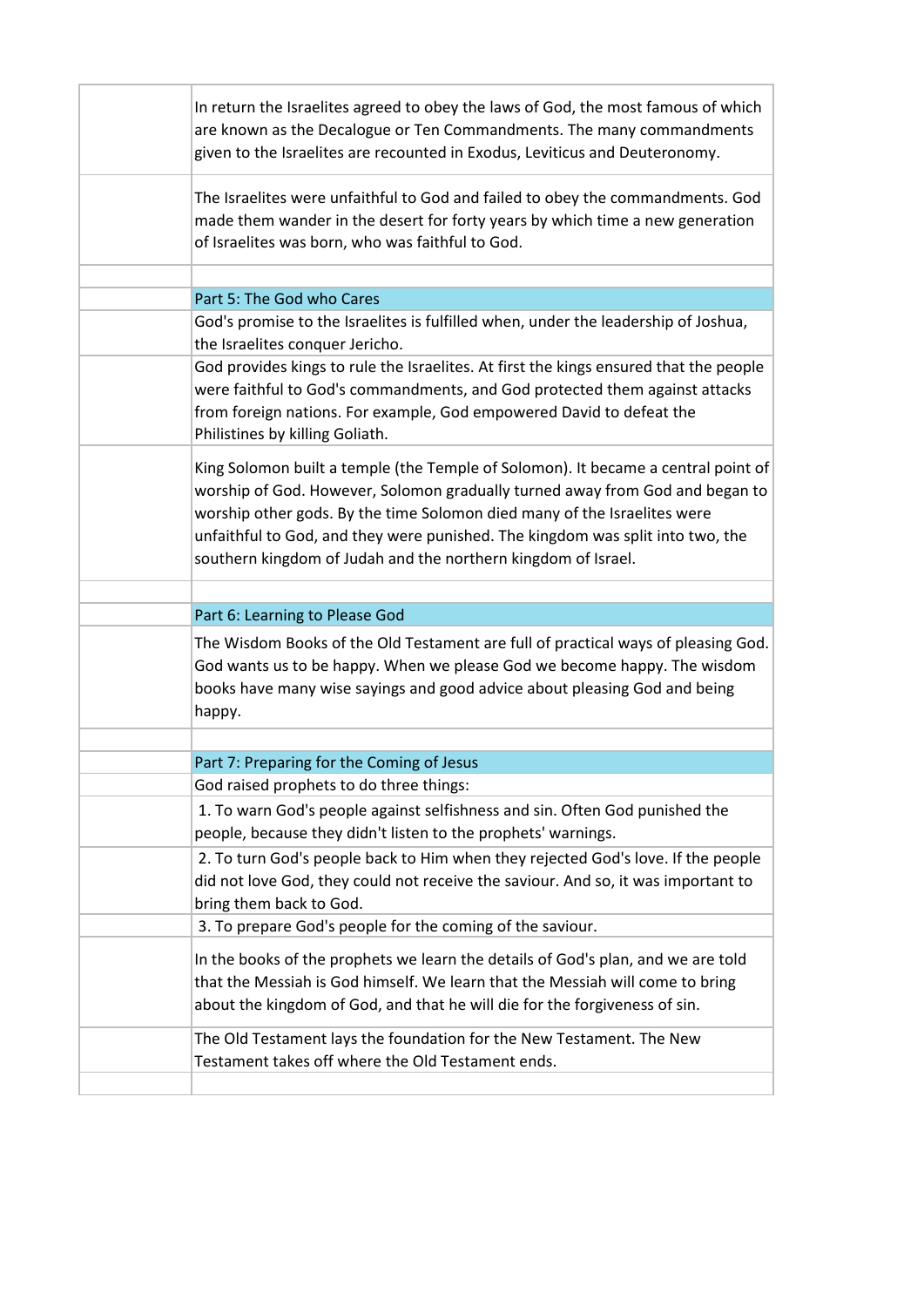| Unit 27 | <b>Jesus our Friend, Teacher and Saviour</b>                                                                                                                                                                                                                                           |
|---------|----------------------------------------------------------------------------------------------------------------------------------------------------------------------------------------------------------------------------------------------------------------------------------------|
|         | Part 1: Who is Jesus?                                                                                                                                                                                                                                                                  |
|         | Jesus is fully God and fully human.                                                                                                                                                                                                                                                    |
|         | Jesus is the Son of God, the 2nd Person of the Trinity.                                                                                                                                                                                                                                |
|         | Jesus is the son of Mary who was chosen by God to be the mother of His Son.                                                                                                                                                                                                            |
|         | There are many examples in the gospels which tell us that Jesus is the Son of God<br>and the son of Mary.                                                                                                                                                                              |
|         |                                                                                                                                                                                                                                                                                        |
|         | Part 2: Jesus Our Friend                                                                                                                                                                                                                                                               |
|         | Jesus is the friend of children, and he uses children as an example in many of his<br>teachings.                                                                                                                                                                                       |
|         | Our relationship with Jesus grows when we obey his commandments to love God<br>and to love one another.                                                                                                                                                                                |
|         | There were several different social groups in Judea at the time of Jesus. Jesus<br>reached out to women and children, the poor, the sick, outcasts and sinners.                                                                                                                        |
|         |                                                                                                                                                                                                                                                                                        |
|         | Part 3: Jesus the Miracle Worker                                                                                                                                                                                                                                                       |
|         | Jesus performed miracles as a sign that the kingdom of God was at hand.                                                                                                                                                                                                                |
|         | The miracles that Jesus performed can be broadly classified into two groups:<br>nature miracles and healing miracles. Although Jesus did not perform miracles to<br>prove he was the Son of God, in time the miracles helped his followers to<br>understand that he is the Son of God. |
|         | While Jesus primarily performed miracles for the poor and outcast, many miracles<br>involved children.                                                                                                                                                                                 |
|         |                                                                                                                                                                                                                                                                                        |
|         | Part 4: Jesus Our Teacher                                                                                                                                                                                                                                                              |
|         | Jesus came to teach us about the kingdom of God. His mission was to proclaim the<br>kingdom of God.                                                                                                                                                                                    |
|         | Jesus used parables and stories to teach about God's kingdom.                                                                                                                                                                                                                          |
|         | The parables challenged listeners to re-think the way they lived and to act with a<br>new way of thinking.                                                                                                                                                                             |
|         | Jesus called his twelve disciples to assist with the proclamation of the kingdom of<br>God and to continue his teachings and work of salvation.                                                                                                                                        |
|         |                                                                                                                                                                                                                                                                                        |
|         | Part 5: Jesus Our Saviour                                                                                                                                                                                                                                                              |
|         | Jesus is our saviour. He came to save us from sin and evil and bring us to God. He<br>suffered and died to save us.                                                                                                                                                                    |
|         | There are many stories in the gospels that tell us Jesus is our Saviour.                                                                                                                                                                                                               |
|         | In the Hebrew language the name Jesus means 'God saves'.                                                                                                                                                                                                                               |
|         |                                                                                                                                                                                                                                                                                        |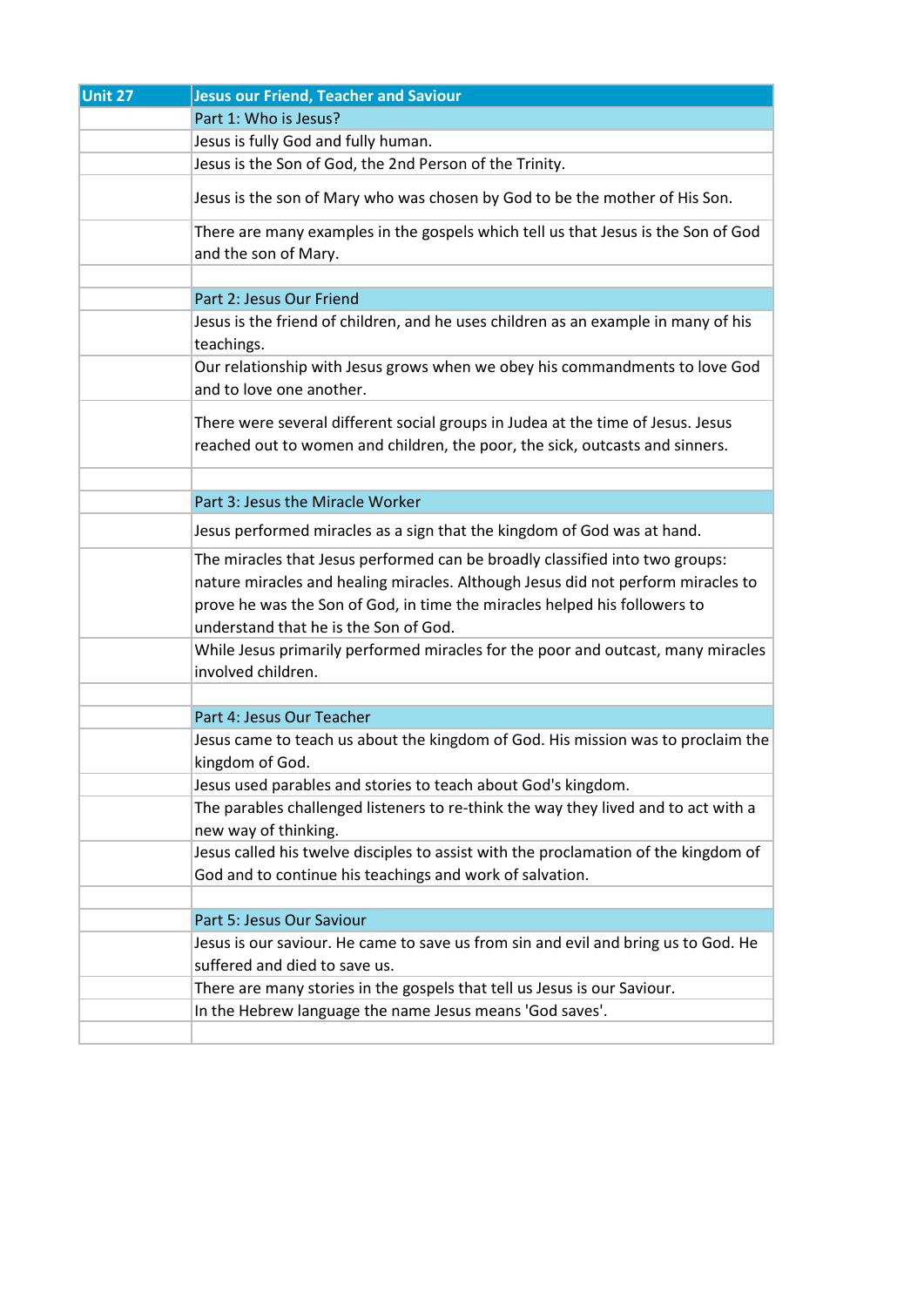| <b>Unit 28</b> | Early History of the Catholic Church in Australia                                                                                                                                                                                                                                                   |
|----------------|-----------------------------------------------------------------------------------------------------------------------------------------------------------------------------------------------------------------------------------------------------------------------------------------------------|
|                | Part 1: Christianity Arrives in Australia                                                                                                                                                                                                                                                           |
|                | British society was characterised by strong sectarian divisions around the time of<br>the first settlement in Australia. These divisions were brought into the early<br>settlement in Australia.                                                                                                    |
|                | Australia proved to be a harsh environment for the early settlers. Life for the<br>convicts was especially burdensome, with lack of food and basic resources.                                                                                                                                       |
|                | Part 2: Beginnings                                                                                                                                                                                                                                                                                  |
|                | In the early years of the colony, Catholics did not enjoy religious freedom and<br>Catholic priests were prohibited from carrying out their priestly ministry.                                                                                                                                      |
|                | The Catholic Church was formally accepted by the Australian authorities in 1820<br>with the arrival of Fathers John Therry and Philip Conolly.                                                                                                                                                      |
|                | John Bede Polding became Australia's first Catholic archbishop. Arriving in 1835,                                                                                                                                                                                                                   |
|                | Polding made a significant contribution to the establishment and growth of the                                                                                                                                                                                                                      |
|                | Church in Australia. Polding was a champion of pastoral care and justice. He                                                                                                                                                                                                                        |
|                | succeeded in gaining for the Catholic Church the privileges that the Anglican<br>Church enjoyed.                                                                                                                                                                                                    |
|                | The Church Act 1836 provided some financial support for Catholic schools. It was,                                                                                                                                                                                                                   |
|                | however, limited and left the Church with significant challenges in the area of                                                                                                                                                                                                                     |
|                | education and welfare.                                                                                                                                                                                                                                                                              |
|                |                                                                                                                                                                                                                                                                                                     |
|                | Part 3: Religious Orders in Australia<br>The withdrawal of funding for Church schools presented a significant challenge for                                                                                                                                                                         |
|                | the Catholic Church in its attempt to address the educational and social needs of<br>the time.                                                                                                                                                                                                      |
|                | The bishops responded by inviting and establishing religious orders in Australia.<br>The legacy of the hard work and commitment of religious can be seen today in the<br>large network of Catholic schools and welfare organisations.                                                               |
|                |                                                                                                                                                                                                                                                                                                     |
|                | Part 4: People Living the Gospel                                                                                                                                                                                                                                                                    |
|                | In nineteenth century Australia there were many dedicated Catholics who worked<br>alongside members of the religious orders. Many clerics and lay people were<br>among those who made significant contributions to the promotion of justice and<br>the provision of welfare for the poor and needy. |
|                |                                                                                                                                                                                                                                                                                                     |
|                | Part 5: The Catholic Church Becomes Organised<br>The Catholic Church is divided into a number of geographical regions, called                                                                                                                                                                       |
|                | dioceses, each under the leadership of a bishop. Each diocese is in turn subdivided<br>into parish communities which recognise the parish priest as their pastor, teacher<br>and liturgical leader.                                                                                                 |
|                | The Catholic Church began as a single diocese under the direction of Archbishop<br>John Bede Polding. Over time the diocese of Australia was subdivided into<br>separate dioceses.                                                                                                                  |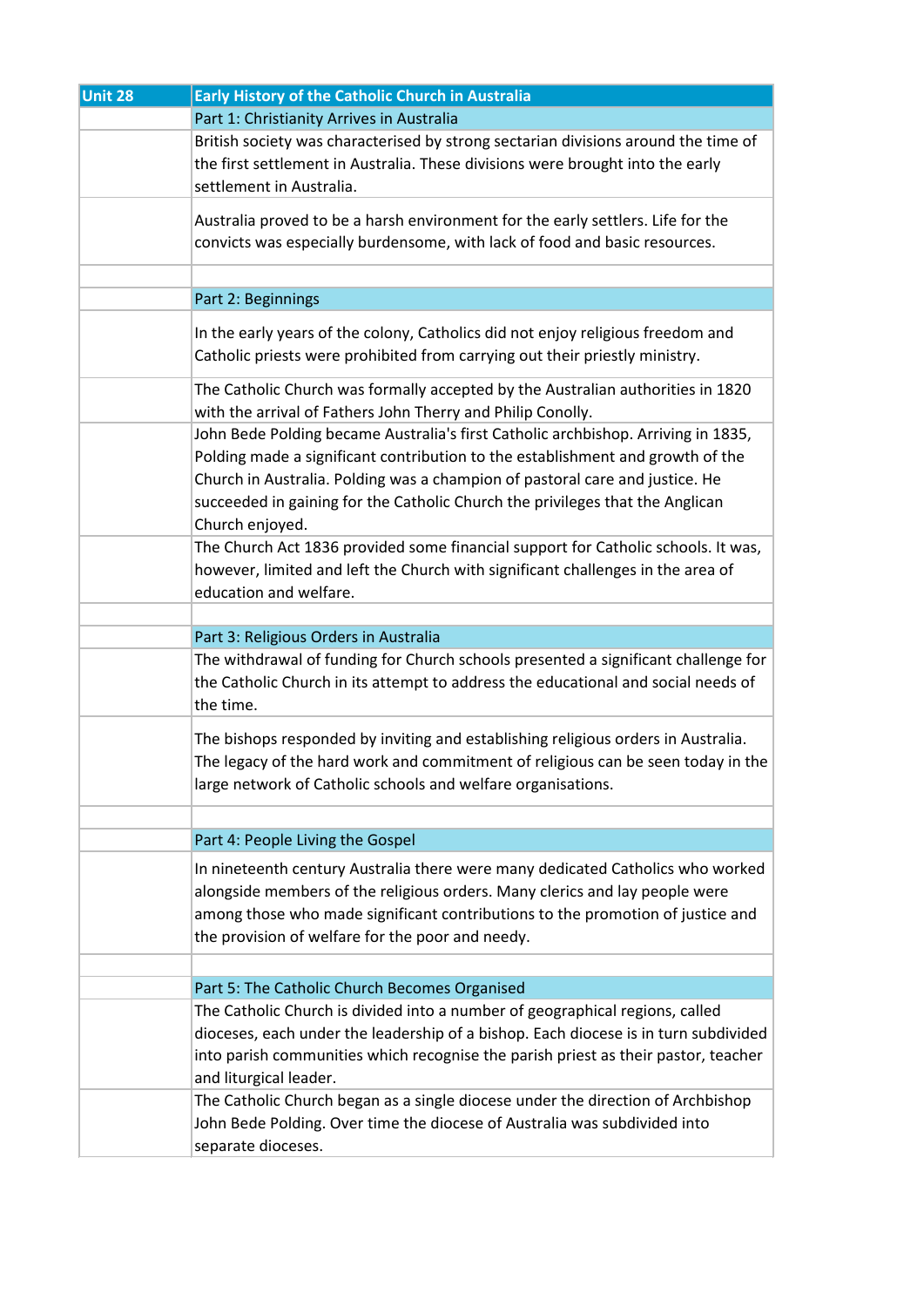| The Church became organised into parishes in the 1820s after the Catholic Church<br>had been officially recognised. Priests initially organised parishes around the<br>worshipping Catholic community. With the emergence of church buildings the<br>parishes became organised around these churches. |
|-------------------------------------------------------------------------------------------------------------------------------------------------------------------------------------------------------------------------------------------------------------------------------------------------------|
|                                                                                                                                                                                                                                                                                                       |
| Part 6: The Catholic Church and the First Australians                                                                                                                                                                                                                                                 |
| White settlement in Australia resulted in the gradual displacement of the                                                                                                                                                                                                                             |
| indigenous people from the family, land and culture.                                                                                                                                                                                                                                                  |
| The Church's intentions for the indigenous people were good, but, the Church<br>failed in its attempts to help them. Efforts were made here and there, but there<br>was no overall approach to the problems faced by the first Australians.                                                           |
|                                                                                                                                                                                                                                                                                                       |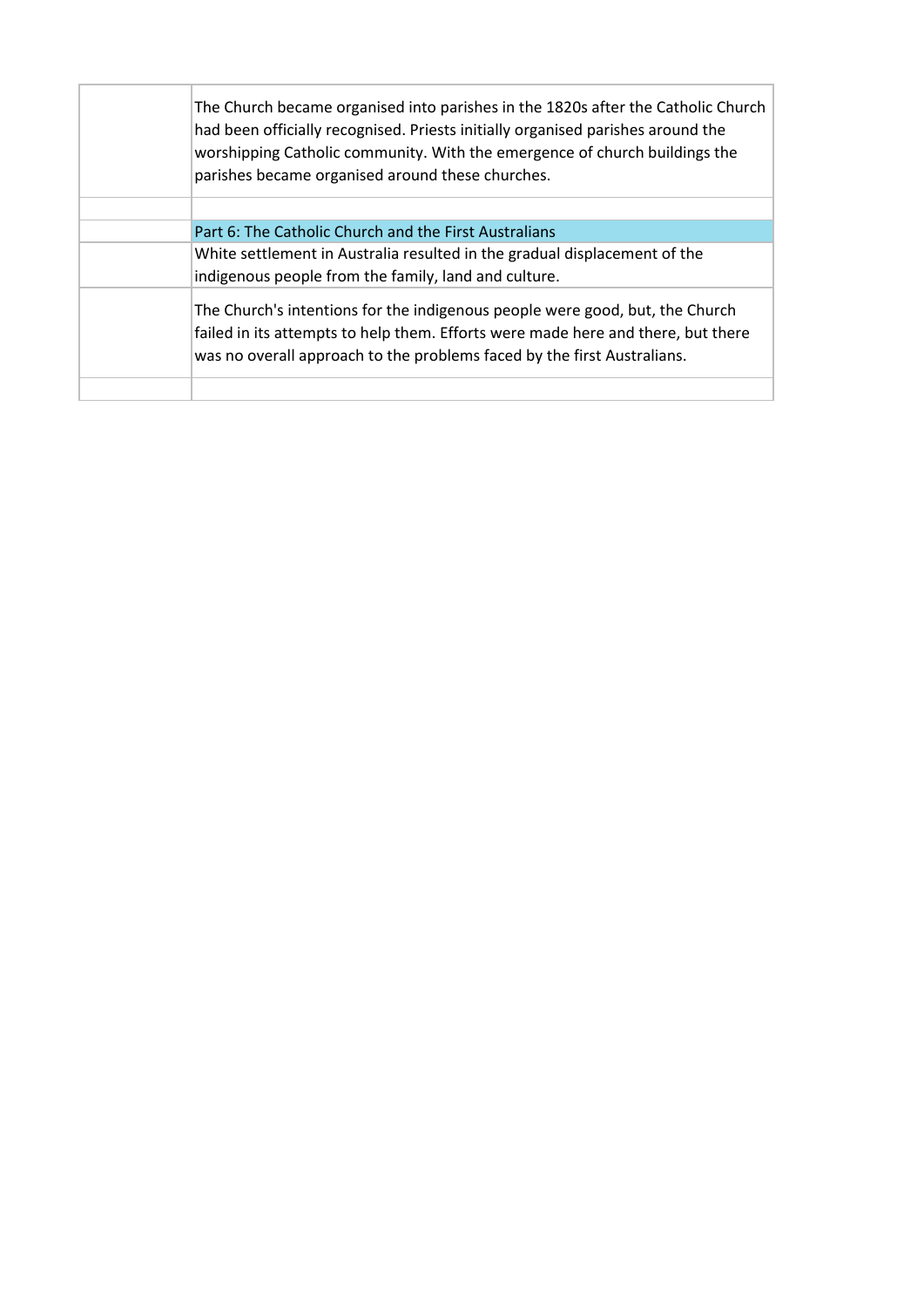| Unit 29 | <b>Prayer: The World's Greatest Wifi</b>                                                                                                 |
|---------|------------------------------------------------------------------------------------------------------------------------------------------|
|         | Part 1: What is Prayer?                                                                                                                  |
|         | Prayer is communication with God. It involves talking, listening and responding to                                                       |
|         | God.                                                                                                                                     |
|         | Prayer is necessary if we are to nurture our relationship with God.                                                                      |
|         | There are different kinds of prayer; prayers of:                                                                                         |
|         | Praise and adoration.                                                                                                                    |
|         | Thanksgiving.                                                                                                                            |
|         | Forgiveness.                                                                                                                             |
|         | Petition.                                                                                                                                |
|         | Intercession.                                                                                                                            |
|         |                                                                                                                                          |
|         | Part 2: People of Prayer                                                                                                                 |
|         | There are many people in the Old Testament who had a close relationship with                                                             |
|         | God through prayer.                                                                                                                      |
|         | The Gospel of Luke presents Jesus as a person who prayed to God the Father                                                               |
|         | often, and before significant events in his life.                                                                                        |
|         | Jesus teaches that we should pray to God with sincerity, persistence, faith and                                                          |
|         | trust, and that our prayers should be short and to the point.                                                                            |
|         | Jesus taught us the greatest prayer of all - the Lord's Prayer.                                                                          |
|         |                                                                                                                                          |
|         | Part 3: Ways of Praying                                                                                                                  |
|         | Formal prayer follows a set plan, which is dictated by the prayer recited. The                                                           |
|         | Church has given us many formal prayers, but we can also create our own formal                                                           |
|         | prayers.                                                                                                                                 |
|         | Spontaneous prayer does not follow a set plan dictated by the recitation of a                                                            |
|         | prayer. It is an informal conversation with God.<br>Given to us by the Aboriginal people, the Dadirri is a tool which Christians can use |
|         | in spontaneous prayer.                                                                                                                   |
|         | Prayer is always personal, irrespective of whether one prays individually or                                                             |
|         | publicly.                                                                                                                                |
|         |                                                                                                                                          |
|         | Part 4: Who do we Pray to?                                                                                                               |
|         | We pray first and foremost to God in the person of the Father, the Son, the Holy                                                         |
|         | Spirit or the Holy Trinity.                                                                                                              |
|         | We pray to Mary, the angels and the saints so that they might intercede for us                                                           |
|         | before God.                                                                                                                              |
|         | The Litany of the Saints is recited or chanted on important occasions in the                                                             |
|         | Church.                                                                                                                                  |
|         |                                                                                                                                          |
|         | When we pray the rosary we meditate on events in the life of Jesus and Mary.                                                             |
|         |                                                                                                                                          |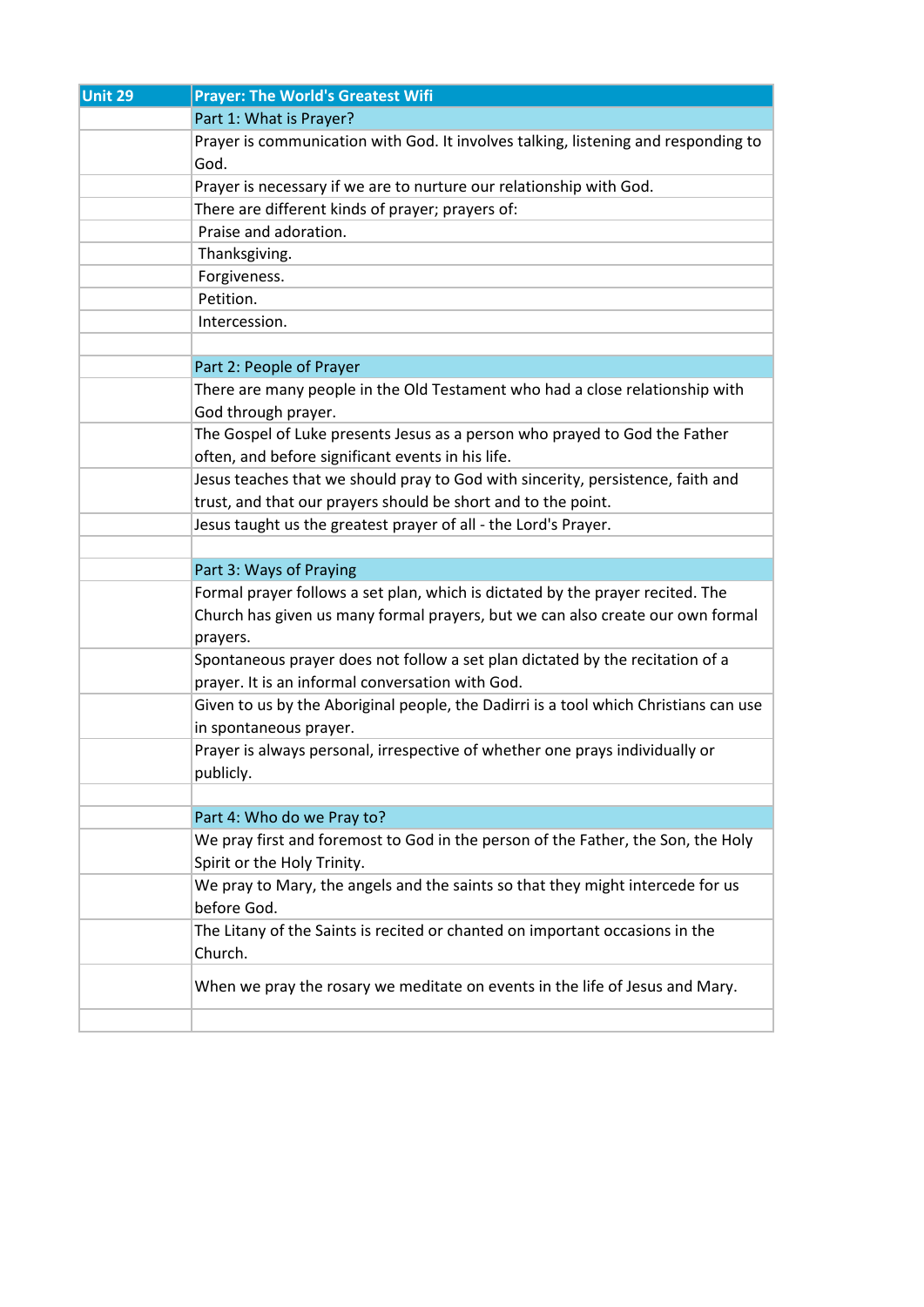| Unit 30 | <b>Sacrament of the Eucharist</b>                                                                                                                                                                                                                                             |
|---------|-------------------------------------------------------------------------------------------------------------------------------------------------------------------------------------------------------------------------------------------------------------------------------|
|         | Part 1: The Seven Sacraments                                                                                                                                                                                                                                                  |
|         | A sacrament is a sign of Jesus' love, given to us through the Church. There are<br>seven sacraments which are grouped into three categories:                                                                                                                                  |
|         |                                                                                                                                                                                                                                                                               |
|         | Sacraments of Initiation - Baptism, Eucharist and Confirmation.                                                                                                                                                                                                               |
|         | Sacraments of Healing - Reconciliation, Anointing of the Sick.                                                                                                                                                                                                                |
|         | Sacraments of Service - Matrimony, Holy Orders.                                                                                                                                                                                                                               |
|         |                                                                                                                                                                                                                                                                               |
|         | In the early Church the three Sacraments of Initiation were administered in one<br>ceremony. Today these sacraments are separated in time and celebrated in three<br>separate ceremonies.                                                                                     |
|         | Part 2: Eucharist - The Source and Summit of the Christian Life                                                                                                                                                                                                               |
|         | The Church describes the Eucharist as the source and summit of the Christian life.<br>The Eucharist is a celebration of Jesus' love for us. It has three dimensions:                                                                                                          |
|         |                                                                                                                                                                                                                                                                               |
|         | It is a meal.                                                                                                                                                                                                                                                                 |
|         | It is a sacrifice.                                                                                                                                                                                                                                                            |
|         | It is a memorial.                                                                                                                                                                                                                                                             |
|         | Part 3: Growing Closer to Jesus through the Eucharist                                                                                                                                                                                                                         |
|         | Jesus is present in the Eucharist. In Holy Communion we receive Jesus. The                                                                                                                                                                                                    |
|         | outward or visible sign is bread and wine, but it is Jesus who we receive, and we<br>call this the real presence. When we receive Jesus in the Eucharist we are<br>nourished spiritually. The Eucharist brings the worshipping community together<br>into the Body of Christ. |
|         |                                                                                                                                                                                                                                                                               |
|         | Part 4: The Sacrament of the Eucharist                                                                                                                                                                                                                                        |
|         | Jesus is present in the worshipping community during the celebration of Mass.<br>Jesus is present in the:                                                                                                                                                                     |
|         |                                                                                                                                                                                                                                                                               |
|         | People who have gathered to worship.                                                                                                                                                                                                                                          |
|         | Scriptures. The readings at Mass are the Word of God.                                                                                                                                                                                                                         |
|         | Priest, who represents Jesus and presides over the Mass.                                                                                                                                                                                                                      |
|         | Gifts of bread and wine which become His Body and Blood.                                                                                                                                                                                                                      |
|         |                                                                                                                                                                                                                                                                               |
|         | The rituals of the Mass are arranged into four parts:                                                                                                                                                                                                                         |
|         | 1. The Introductory Rite.                                                                                                                                                                                                                                                     |
|         | 2. The Liturgy of the Word.                                                                                                                                                                                                                                                   |
|         | 3. The Liturgy of the Eucharist.                                                                                                                                                                                                                                              |
|         | 4. The Concluding Rite.                                                                                                                                                                                                                                                       |
|         |                                                                                                                                                                                                                                                                               |
|         | Part 5: Introductory Rite                                                                                                                                                                                                                                                     |
|         | In the Introductory Rite of the Mass the people of God gather together as a                                                                                                                                                                                                   |
|         | worshipping community. They:                                                                                                                                                                                                                                                  |
|         |                                                                                                                                                                                                                                                                               |
|         | Express their faith and unity through words and actions.                                                                                                                                                                                                                      |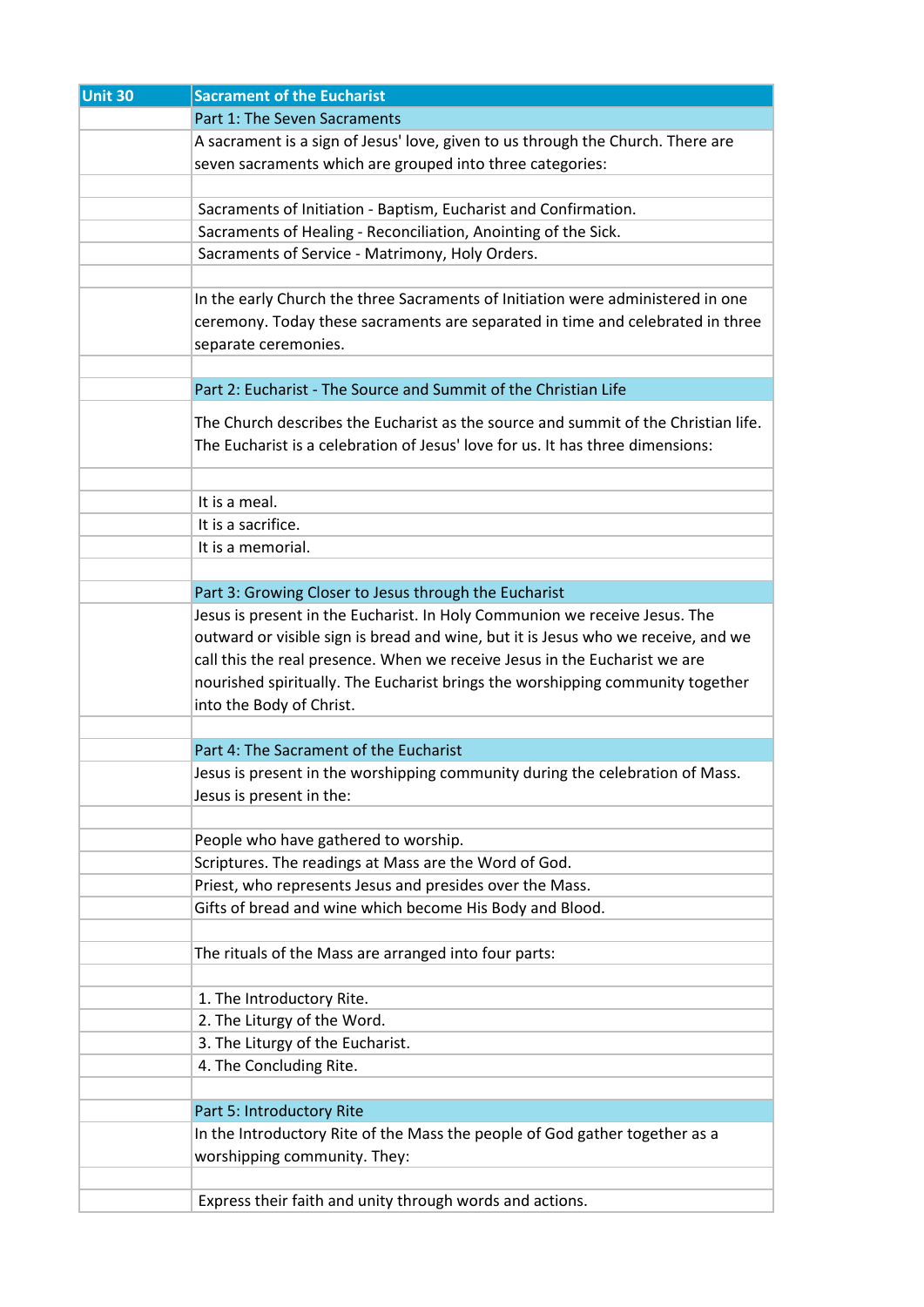| Remember and ask for God's mercy and forgiveness.                                                                                                                                                                                                                                                                                                                                                                   |
|---------------------------------------------------------------------------------------------------------------------------------------------------------------------------------------------------------------------------------------------------------------------------------------------------------------------------------------------------------------------------------------------------------------------|
| Praise and acclaim God's glory and holiness.                                                                                                                                                                                                                                                                                                                                                                        |
| Give thanks for God's goodness and love.                                                                                                                                                                                                                                                                                                                                                                            |
|                                                                                                                                                                                                                                                                                                                                                                                                                     |
| Part 6: Liturgy of the Word                                                                                                                                                                                                                                                                                                                                                                                         |
| The Liturgy of the Word is the first main part of the Mass. It follows the<br>Introductory Rite. It includes two readings (First and Second Readings) and a<br>Gospel reading followed by a Homily. In the Liturgy of the Word members of the<br>worshipping community listen and respond to the Word of God proclaimed in the:                                                                                     |
|                                                                                                                                                                                                                                                                                                                                                                                                                     |
| Readings from Scripture, the Word of God.                                                                                                                                                                                                                                                                                                                                                                           |
| Homily.                                                                                                                                                                                                                                                                                                                                                                                                             |
| Responsorial Psalm.                                                                                                                                                                                                                                                                                                                                                                                                 |
| Gospel Acclamation.                                                                                                                                                                                                                                                                                                                                                                                                 |
| Creed.                                                                                                                                                                                                                                                                                                                                                                                                              |
| Prayers of the Faithful.                                                                                                                                                                                                                                                                                                                                                                                            |
|                                                                                                                                                                                                                                                                                                                                                                                                                     |
| Part 7: Liturgy of the Eucharist                                                                                                                                                                                                                                                                                                                                                                                    |
| We celebrate the Paschal Mystery in the Liturgy of the Eucharist. The Liturgy of<br>the Eucharist recalls the passion and death of Jesus, and his resurrection and<br>ascension. In the Liturgy of the Eucharist members of the worshipping community:                                                                                                                                                              |
| Pray through words and actions.                                                                                                                                                                                                                                                                                                                                                                                     |
| Share their faith together.                                                                                                                                                                                                                                                                                                                                                                                         |
| Remember what Jesus taught and did.                                                                                                                                                                                                                                                                                                                                                                                 |
| Recall and celebrate the Paschal Mystery.                                                                                                                                                                                                                                                                                                                                                                           |
| Receive Jesus in the sacred bread and wine.                                                                                                                                                                                                                                                                                                                                                                         |
| Give thanks to Jesus.                                                                                                                                                                                                                                                                                                                                                                                               |
| Are nourished by the body and blood of Jesus.                                                                                                                                                                                                                                                                                                                                                                       |
|                                                                                                                                                                                                                                                                                                                                                                                                                     |
| Part 8: The Concluding Rite                                                                                                                                                                                                                                                                                                                                                                                         |
| The Eucharistic Celebration ends with The Concluding Rite of the Mass. In this<br>Rite, we are dismissed and sent forth to proclaim and bring God's love and life to<br>all the world and to those with whom we live and work. In the Concluding Rite the<br>priest acknowledges that Jesus has given us life in the Eucharist and sends us out<br>to bring this life to others. The Introductory Rite consists of: |
|                                                                                                                                                                                                                                                                                                                                                                                                                     |
| Announcements.                                                                                                                                                                                                                                                                                                                                                                                                      |
| A final blessing.                                                                                                                                                                                                                                                                                                                                                                                                   |
| The dismissal.                                                                                                                                                                                                                                                                                                                                                                                                      |
|                                                                                                                                                                                                                                                                                                                                                                                                                     |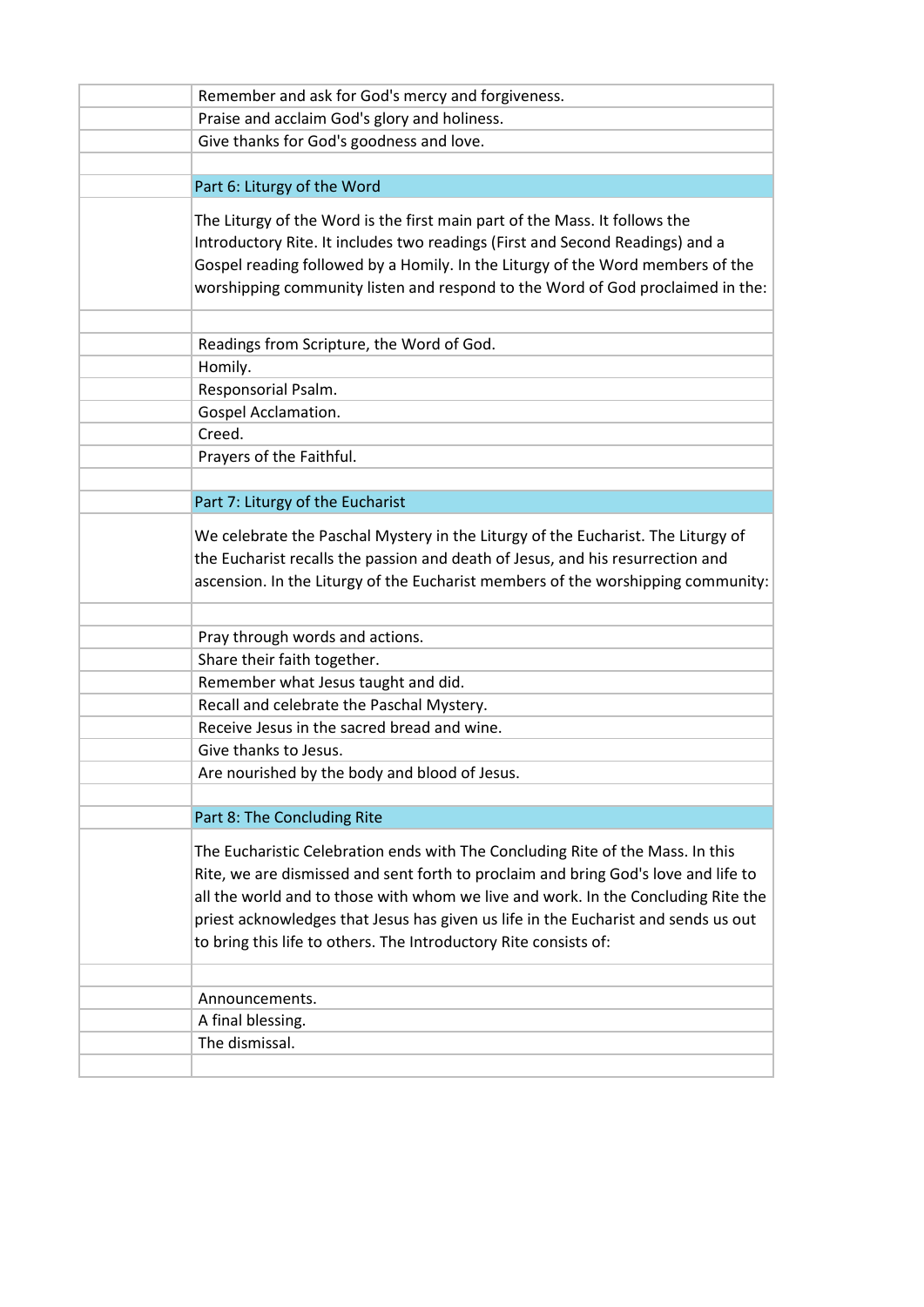| <b>Unit 31</b> | <b>Preparing For and Celebrating Easter</b>                                                                                                                                                                                                                                                                                                                                                                                                                                       |
|----------------|-----------------------------------------------------------------------------------------------------------------------------------------------------------------------------------------------------------------------------------------------------------------------------------------------------------------------------------------------------------------------------------------------------------------------------------------------------------------------------------|
|                | Part 1: Lent - Preparing for Easter                                                                                                                                                                                                                                                                                                                                                                                                                                               |
|                | Lent is the season of the Church year leading to Easter. It begins on Ash<br>Wednesday and ends on the night before Easter. It lasts for 40 days (not counting<br>Sundays) reminding us of Jesus' 40 days in the desert preparing for the work he<br>had come to do.                                                                                                                                                                                                              |
|                | At Christmas we celebrate Jesus' birth and coming as Saviour of the world. At<br>Easter we celebrate Jesus' great act of saving the world from sin and death by his<br>passion, death and resurrection.                                                                                                                                                                                                                                                                           |
|                | During Lent we prepare for Easter the way Jesus prepared in the desert for his<br>saving mission. Jesus prayed and fasted and gave up earthly pleasures and power<br>to be led and strengthened by the Spirit of God. Jesus prepared for his passion and<br>death in order to save us from sin and death and win for us forgiveness and life<br>with God forever.                                                                                                                 |
|                | On Easter Sunday we celebrate Jesus' great act of love for us and victory over sin<br>and death. By His death and resurrection we have been set free and can claim<br>heaven as our homeland.                                                                                                                                                                                                                                                                                     |
|                | The forty day period of preparation in Lent parallels stories in the Old Testament<br>pointing to and preparing for the Easter mystery of salvation in the passion, death<br>and resurrection of Jesus.                                                                                                                                                                                                                                                                           |
|                |                                                                                                                                                                                                                                                                                                                                                                                                                                                                                   |
|                | Part 2: Living Lent<br>During Lent Christians prepare for Easter by praying, fasting and doing good<br>works. These practices act as signs of repentance and atonement for sin and our<br>willingness to forgive those who have hurt us.                                                                                                                                                                                                                                          |
|                | Part 3: Colours and Symbols of Lent                                                                                                                                                                                                                                                                                                                                                                                                                                               |
|                | Liturgical colours express the mood and theme of a specific celebration or season<br>of the Church year.                                                                                                                                                                                                                                                                                                                                                                          |
|                | The liturgical colour of Lent is purple, although red is used on Palm Sunday and<br>Good Friday.                                                                                                                                                                                                                                                                                                                                                                                  |
|                | The purple colour of Lent is the colour of mourning and sadness and calls to mind<br>our sinfulness and our need for forgive.                                                                                                                                                                                                                                                                                                                                                     |
|                | Ashes, the cross and the colour purple are dominant symbols of Lent.                                                                                                                                                                                                                                                                                                                                                                                                              |
|                | Ashes is a symbol of humility, purification and sorrow; when marked with ashes in<br>the form of a cross on our foreheads on Ash Wednesday, they express our<br>acknowledgement that we are sinners and in need of purification and cleansing.                                                                                                                                                                                                                                    |
|                | The cross is the primary symbol of Christianity and the central symbol used in our<br>Christian liturgies. During Lent the cross leads the Procession of Palms. It is the<br>focus point of the Stations of the Cross and is venerated on Good Friday. On Ash<br>Wednesday we are marked with ashes in the form of the cross. Jesus' death and<br>resurrection gave new meaning to the cross. It becomes for Christians a symbol of<br>victory over death and salvation from sin. |
|                | Purple or violet is the prescribed colour of Lent. It expresses moods of mourning<br>and sadness, repentance and penance.                                                                                                                                                                                                                                                                                                                                                         |
|                | Numerous symbols can be used during Lent to remind us of our sinfulness, our<br>need to repent, seek forgiveness and atone for our sins.(Catechism of the Catholic<br>Church #1146)                                                                                                                                                                                                                                                                                               |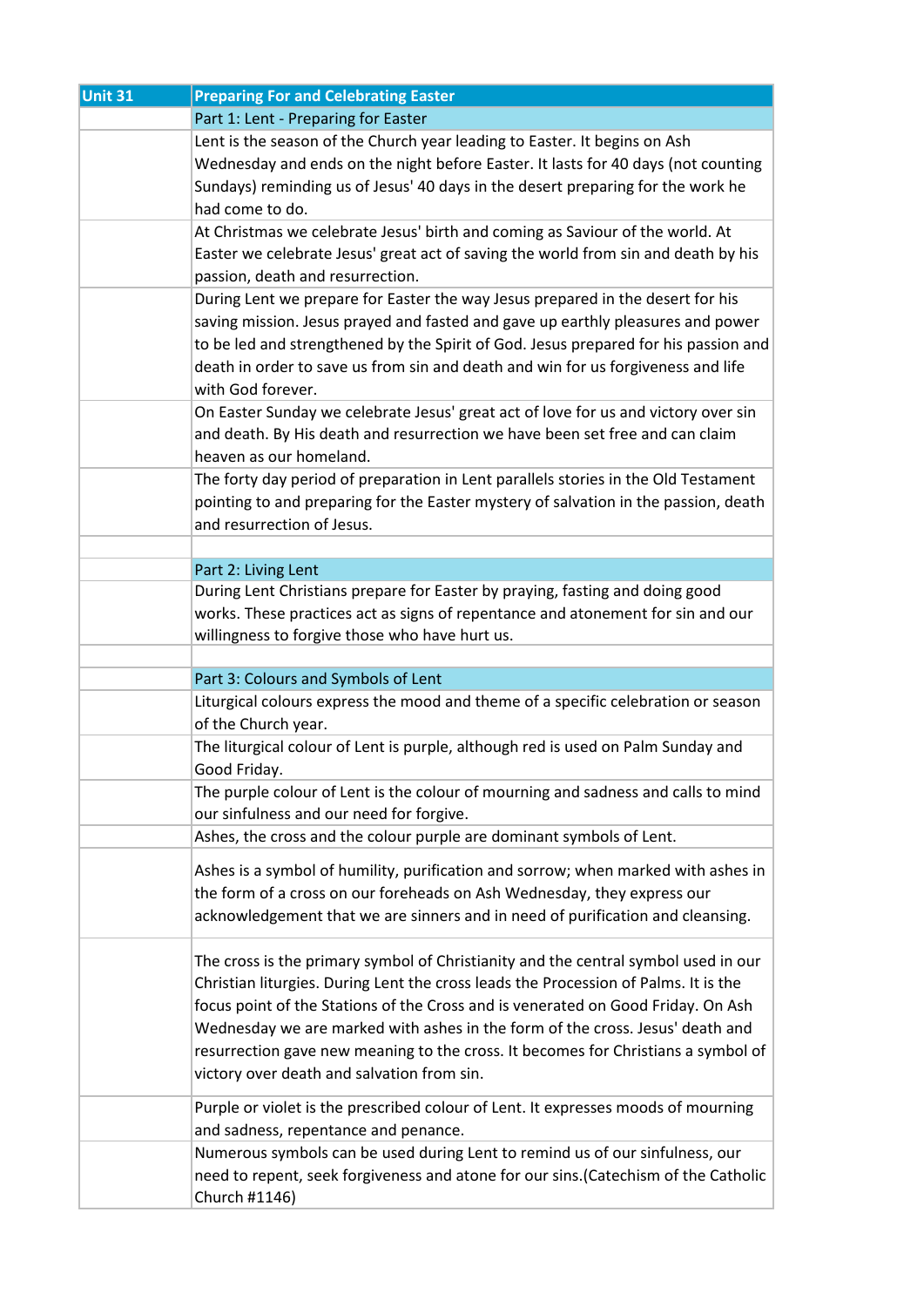| Part 4: Holy Week Celebrations                                                    |
|-----------------------------------------------------------------------------------|
| Holy Week is the most important week in the Church's year. It begins on Palm      |
| Sunday and ends on Easter Saturday evening, when we celebrate the resurrection    |
| of Jesus.                                                                         |
| Palm Sunday marks Jesus' entry into Jerusalem and is the beginning of Holy Week,  |
| the final week of Lent. On that day, Jesus rode as a royal king into Jerusalem on |
| the back of a donkey.                                                             |
| The Easter Triduum is the liturgical name for the three days ending Lent and      |
| leading into Easter: Holy Thursday, Good Friday and Holy Saturday. The Easter     |
| Triduum marks the most significant events of Holy Week.                           |
| Holy Thursday celebrates the event of the Lord's Last Supper. Jesus showed the    |
| apostles the meaning of the commandment to love one another by washing their      |
| feet and he revealed the depth of his love for humankind by giving us his own     |
| body and blood.                                                                   |
|                                                                                   |
| On Good Friday Christians remember the suffering and death endured by Jesus in    |
| order that sins be forgiven. Usually Christians commemorate this event by         |
| attending the Stations of the Cross and the Good Friday ceremonies at Church.     |
| The Saturday of the Easter Triduum is a day of quiet reflection and prayerful     |
| anticipation, for the resurrection.                                               |
|                                                                                   |
| Part 5: He is Risen                                                               |
| At the Easter Vigil Mass and on Easter Sunday we celebrate the resurrection of    |
| Christ.                                                                           |
| After the resurrection, Jesus appeared to his disciples on a number of occasions. |
|                                                                                   |
| Before Jesus ascended into heaven he commissioned his disciples to preach the     |
| Good News throughout the world.                                                   |
| Jesus sent the Holy Spirit to the disciples to give them strength and guidance.   |
|                                                                                   |
|                                                                                   |
|                                                                                   |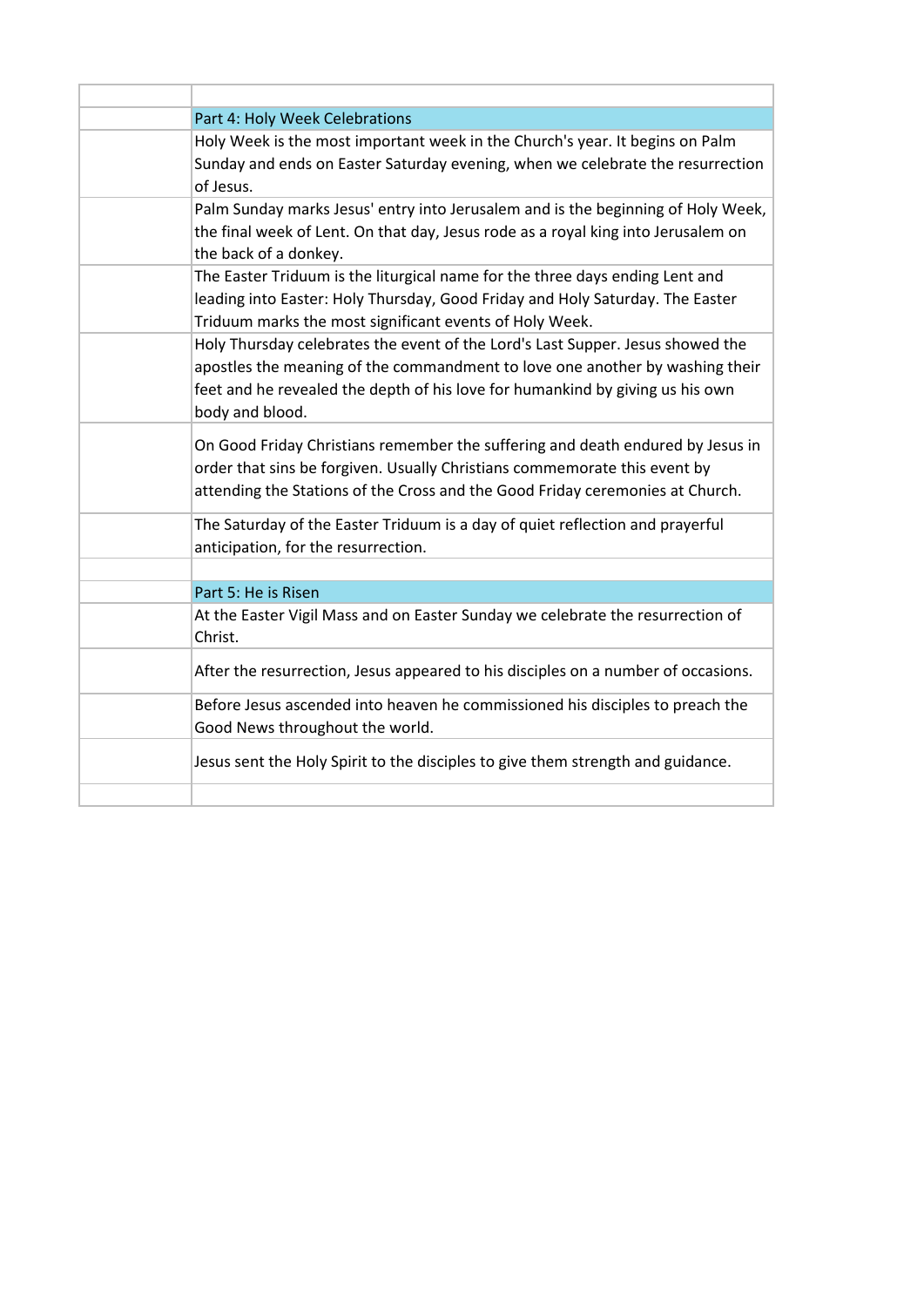| Unit 32 | <b>Preparing For and Celebrating Christmas</b>                                      |
|---------|-------------------------------------------------------------------------------------|
|         | Part 1: Advent Themes                                                               |
|         | Advent is the season in the Church's liturgical calendar during which Christians    |
|         | wait and prepare for the coming of Jesus Christ.                                    |
|         | During Advent Christians prepare spiritually for the coming of Jesus Christ through |
|         | repentance and personal renewal.                                                    |
|         | During the four weeks of Advent Christians focus on the themes of hope, love, joy   |
|         | and peace.                                                                          |
|         |                                                                                     |
|         | Part 2: Advent Practices                                                            |
|         | The main liturgical colour of Advent is purple and symbolises repentance. It also   |
|         | symbolises royalty. The other two colours are rose (the third week of Advent) and   |
|         | white (Christmas Eve and the Christmas season).                                     |
|         | The four candles on the Advent wreath are called the Prophecy Candle, the           |
|         | Bethlehem Candle, the Shepherds' Candle and the Angels' Candle, respectively,       |
|         | and each has its own symbolism.                                                     |
|         | When we light a candle on the Advent wreath and pray, we are reminded that we       |
|         | are preparing for Jesus.                                                            |
|         |                                                                                     |
|         | Part 3: The Jesse Tree                                                              |
|         | The genealogy of Jesus (as outlined in the Gospel of Luke) begins with Adam and     |
|         | Eve and ends with Jesus, the Son of God, and is actually a condensed outline of     |
|         | salvation history.                                                                  |
|         | The genealogy of Jesus is symbolised in the Jesse Tree. The Jesse Tree recalls the  |
|         | fall of humanity due to sinfulness, God's gradual self-revelation and the unfolding |
|         | and fulfilment of God's plan of salvation.                                          |
|         |                                                                                     |
|         | Part 4: Jesus is Born                                                               |
|         | The birth narrative is recounted in the Gospel of Luke and includes the immediate   |
|         | events leading up to the birth of Jesus and the visitation of the shepherds. The    |
|         | story of the three wise men is found in Matthew's gospel.                           |
|         | The New Testament nativity account of Jesus is based on the stories in the gospels  |
|         | of Matthew and Luke.                                                                |
|         | The Incarnation is the fulfilment of God's saving plan.                             |
|         |                                                                                     |
|         | Part 5: The Season of Christmas                                                     |
|         | There are several important feasts during the Christmas Season; the most            |
|         | important one being the Nativity of the Lord which is celebrated on Christmas Eve   |
|         | and Christmas Day.                                                                  |
|         |                                                                                     |
|         | Part 6: Symbols of Christmas                                                        |
|         | There are several common Christmas symbols. These are significant because they      |
|         | remind Christians of the true meaning and importance of Christmas.                  |
|         |                                                                                     |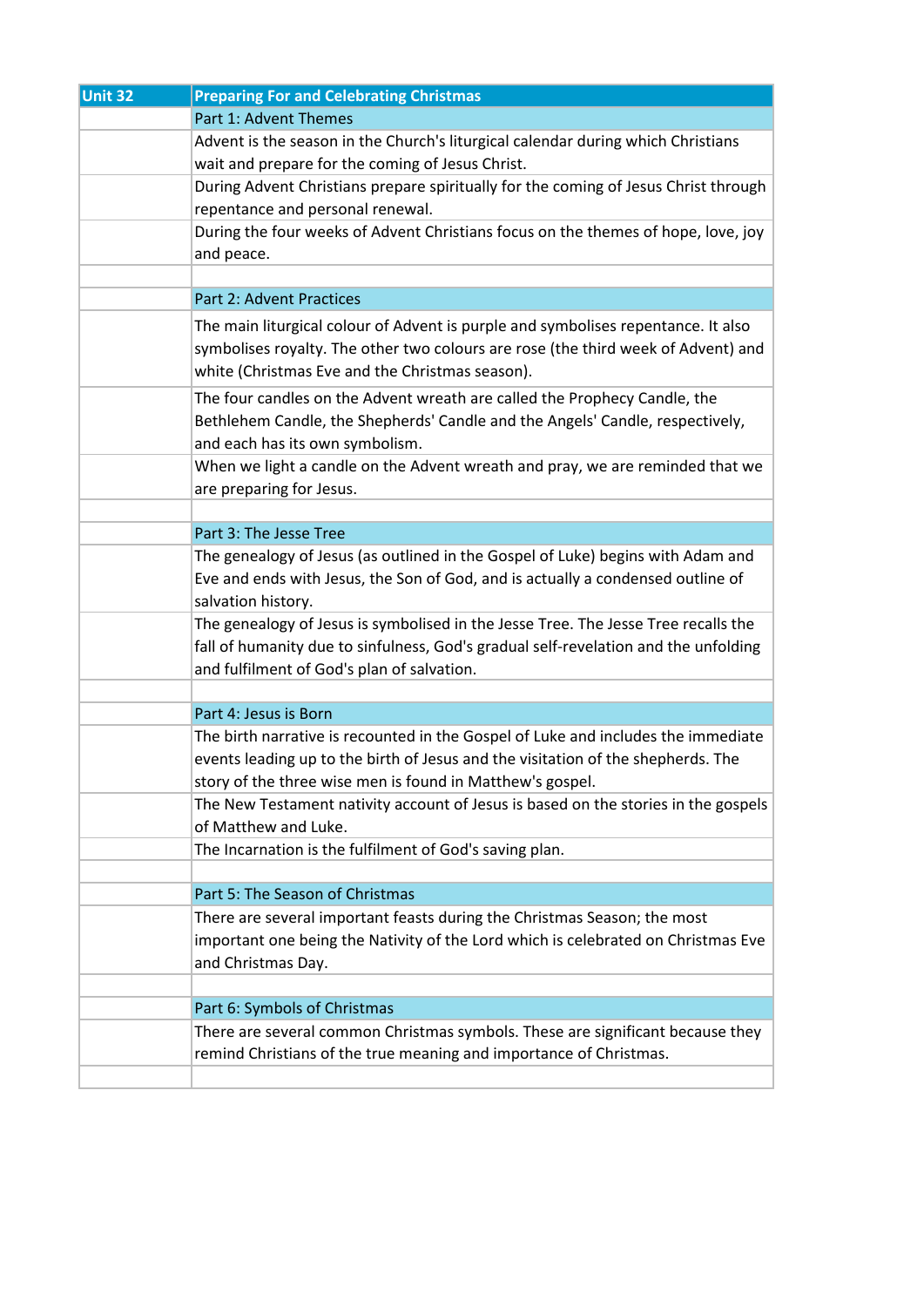| Unit 33 | <b>Living God's Values</b>                                                                                                                                                                                                               |
|---------|------------------------------------------------------------------------------------------------------------------------------------------------------------------------------------------------------------------------------------------|
|         | Part 1: Christian Values                                                                                                                                                                                                                 |
|         | Christian values are derived from the belief that God loves humanity and expects<br>us to love one another. The way we act towards one another and the choices we<br>make are derived from the Christian values we hold.                 |
|         | Values are the ideas, principles, moral beliefs and standards by which we live.                                                                                                                                                          |
|         | Christian values are the ideals, principles, moral beliefs and standards by which<br>the followers of Jesus Christ act and live.                                                                                                         |
|         |                                                                                                                                                                                                                                          |
|         | Part 2: The Ten Commandments                                                                                                                                                                                                             |
|         | Moses received the Ten Commandments on behalf of the Israelites on Mount<br>Sinai. The Ten Commandments formed the basis of a covenant or agreement<br>between the Israelites and their God, and indicated the type of relationship that |
|         | Israel should have with God.<br>The Ten Commandments are the foundation upon which Christian morals and<br>values are based.                                                                                                             |
|         |                                                                                                                                                                                                                                          |
|         | Part 3: Jesus' Commandment of Love                                                                                                                                                                                                       |
|         | Jesus came to complete the Law of the Old Testament. He gave humanity a new<br>commandment, 'Love one another, as I have loved you.'                                                                                                     |
|         | Loving as Jesus loves is what makes the commandment to love others 'a new<br>commandment' (see CCC#1823 and CCC#1825 on page 3 of Teacher Overview).                                                                                     |
|         | The Beatitudes are the attitudes Christians need to nurture the values that help<br>them to put Jesus' commandment of love into action.                                                                                                  |
|         |                                                                                                                                                                                                                                          |
|         | Part 4: Love in Action                                                                                                                                                                                                                   |
|         | Jesus gave us an example of what it means to love one another by washing his<br>disciples' feet.                                                                                                                                         |
|         | Jesus showed his love for people through his ministry of teaching and healing.                                                                                                                                                           |
|         | Today the Church continues what Jesus began.                                                                                                                                                                                             |
|         | There are any ways in which we can share the love of Jesus with others.                                                                                                                                                                  |
|         |                                                                                                                                                                                                                                          |
|         | Part 5: Right and Wrong                                                                                                                                                                                                                  |
|         | Christian morality is based on the teachings of Jesus, and they govern how one is<br>to action the commandment to love one another.                                                                                                      |
|         | Jesus taught his followers moral lessons through parables.                                                                                                                                                                               |
|         |                                                                                                                                                                                                                                          |
|         | Part 6: Making the Right Choices                                                                                                                                                                                                         |
|         | As human beings we possess the freedom to choose between what is right and<br>what is wrong.                                                                                                                                             |
|         | There are consequences to our actions; good choices lead to positive, beneficial<br>consequences while bad choices lead to negative, harmful consequences.                                                                               |
|         | Our conscience guides us in our decision making.                                                                                                                                                                                         |
|         | As Christians we have a duty to inform our conscience by knowing the Ten<br>Commandments, reading the gospels and keeping informed and abreast of the<br>teachings of the Church.                                                        |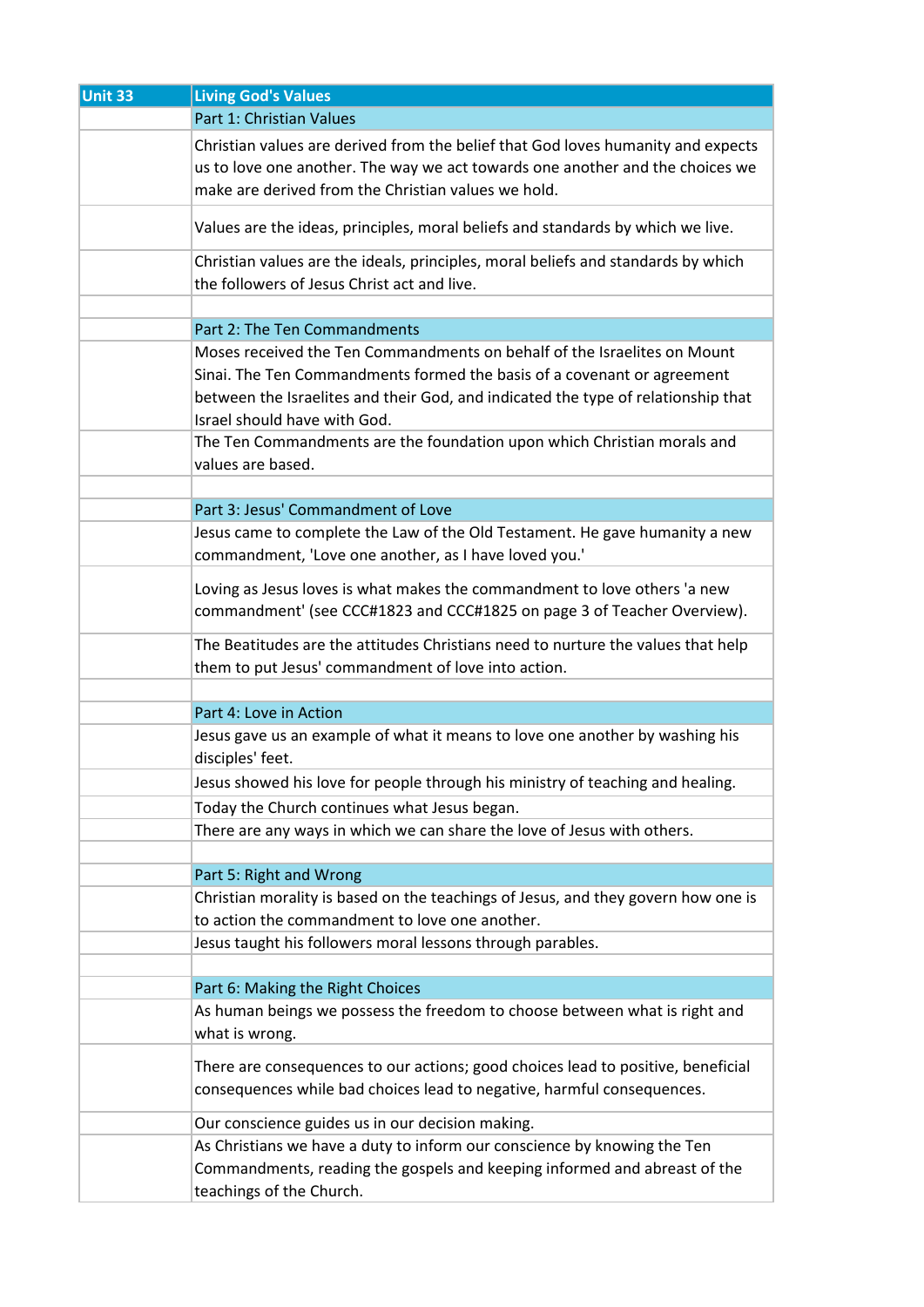| Unit 34 | <b>The New Testament</b>                                                                    |
|---------|---------------------------------------------------------------------------------------------|
|         | Part 1: Structure of the New Testament                                                      |
|         | There are four parts to the New Testament: the gospels, the Acts of the Apostles,           |
|         | the letters and the Book of Revelation.                                                     |
|         | The books about Jesus and the early Church are about the new covenant, sealed               |
|         | with the blood of Jesus. This is the reason the collection is called the New                |
|         | Testament.                                                                                  |
|         | The New Testament contains 27 books, organised in four sections. The first                  |
|         | section has the four gospels. The next section has a book called the Acts of the            |
|         | Apostles. The third section has 21 letters written to the early Church communities,         |
|         | and the last section contains the Book of Revelation.                                       |
|         | The gospels are concerned with the life of Jesus, while the Acts of the Apostles            |
|         | deals with the beginning of the Church. The epistles address issues and problems            |
|         | in the early Church, and the Book of Revelation encourages Christians to remain             |
|         | faithful to Jesus until his return at the end of time.                                      |
|         |                                                                                             |
|         | Part 2: Jesus - God and Man                                                                 |
|         | The gospels present Jesus as fully God and fully human.                                     |
|         | The divinity of Jesus is made evident through his ministry.                                 |
|         |                                                                                             |
|         | Part 3: The Early Life of Jesus                                                             |
|         | Jesus was born in Bethlehem under humble circumstances and grew up in<br>Nazareth.          |
|         | The birth of the Jesus was announced byangels to the shepherds as Saviour. Three            |
|         | wise men travelled from afar to pay homage to him as King.                                  |
|         | As a boy of twelve Jesus revealed his great wisdom as he interacted with the                |
|         | priests and teachers in the Temple of Jerusalem.                                            |
|         | John the Baptist announced the coming of the Messiah and preached a baptism of              |
|         | water for the forgiveness of sin.                                                           |
|         | Jesus gathered twelve apostles around him to assist him in carrying out the work<br>of God. |
|         |                                                                                             |
|         | Part 4: Jesus the Teacher                                                                   |
|         | Jesus used the analogy of the good shepherd to proclaim God's love for God's                |
|         | people.                                                                                     |
|         | Jesus commanded his followers to love God and one another, and he explained                 |
|         | the Great Commandment through parables.                                                     |
|         | Jesus expects us to love others as He loves us. Loving others includes loving               |
|         | everyone, even those we don't like and those who have hurt us.                              |
|         |                                                                                             |
|         | Part 5: Jesus the Miracle Worker                                                            |
|         | Jesus worked many miracles during his ministry as a sign of God's love for God's<br>people. |
|         |                                                                                             |
|         | Part 6: Jesus Completes the Father's Work                                                   |
|         | Jesus accomplished God's work of salvation through His death, resurrection and              |
|         | ascension.                                                                                  |
|         | Jesus gave us his body and blood at the Last supper, and Catholics receive Jesus'           |
|         | body and blood in the Eucharist.                                                            |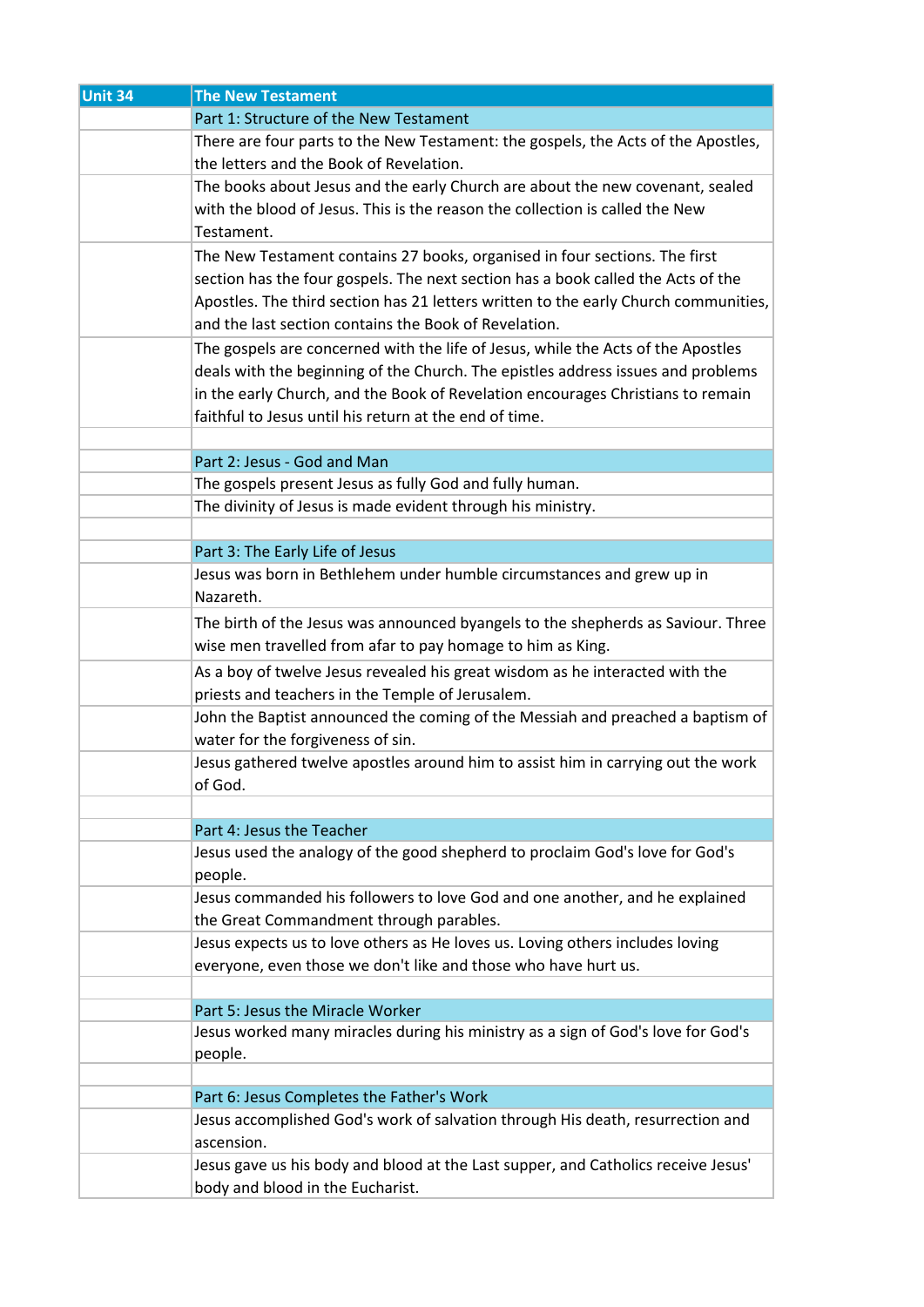| Jesus appeared to the disciples after the resurrection and he commissioned them<br>to spread the Good News to all nations.                                              |
|-------------------------------------------------------------------------------------------------------------------------------------------------------------------------|
|                                                                                                                                                                         |
| Part 7: Friends of Jesus                                                                                                                                                |
| The Annunciation recounts how Mary was chosen to be the Mother of God. She<br>was a devoted mother and follower of Jesus.                                               |
| After receiving the Holy Spirit at Pentecost, the apostles began the work of<br>building up the Church which Jesus founded.                                             |
| St Paul was initially a fierce opponent of Christianity, but after his conversion he<br>set about spreading the Good News of Salvation to the gentiles in many nations. |
| St Peter was the first pope. He performed miracles in the name of Jesus and was<br>responsible for opening Christianity to gentiles.                                    |
|                                                                                                                                                                         |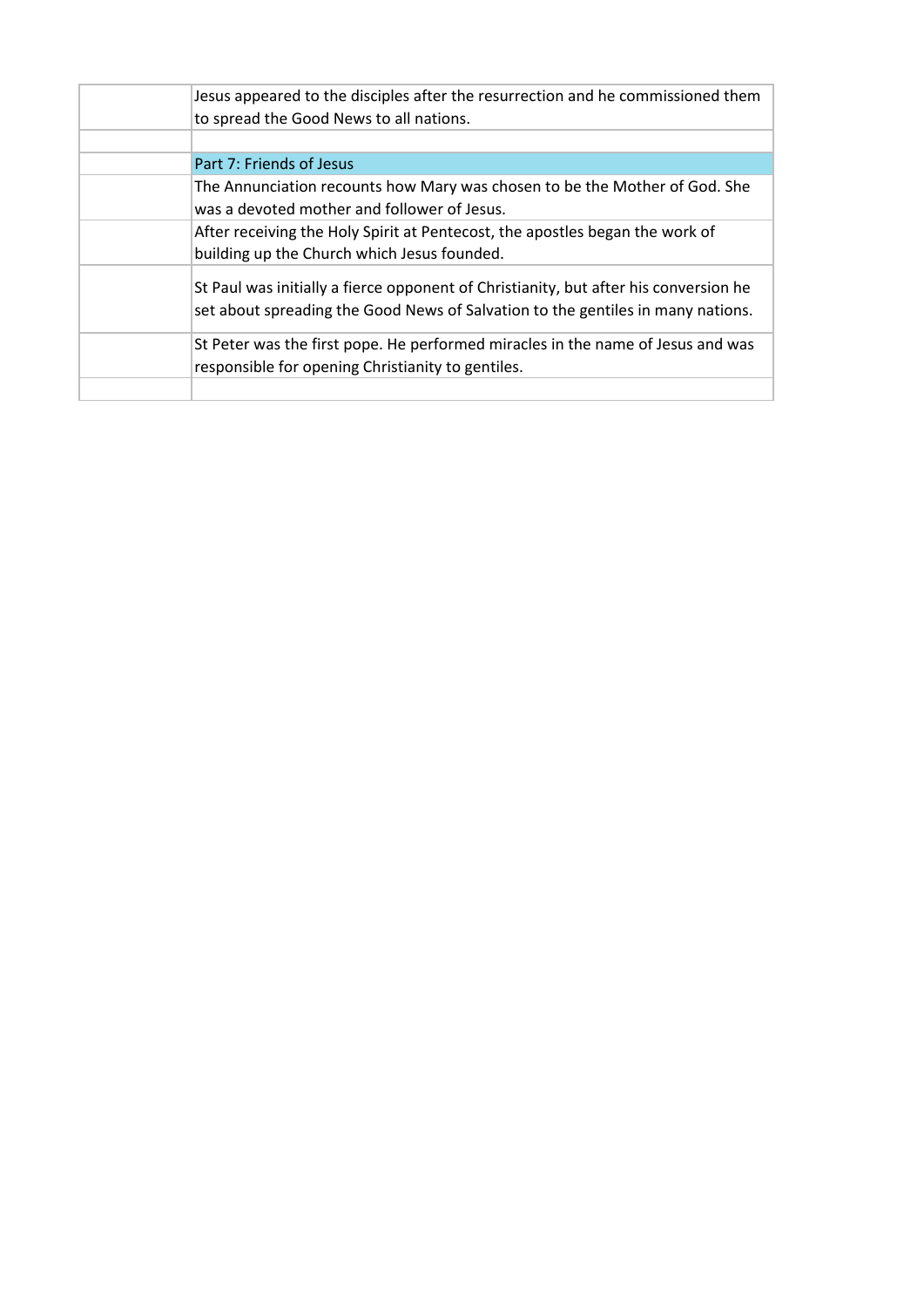| Unit 35 | <b>Jesus - Face of God</b>                                                                                                                                                                                                                                          |
|---------|---------------------------------------------------------------------------------------------------------------------------------------------------------------------------------------------------------------------------------------------------------------------|
|         | Part 1: Fullness of God's Revelation                                                                                                                                                                                                                                |
|         | From the very beginning human beings turned away from God through sinfulness,<br>but over time God revealed Himself to good people in the Old Testament.                                                                                                            |
|         | Jesus is the fullness of the revelation of God. Through the Incarnation God took on<br>human form in the person of Jesus. Thus Jesus is fully human and fully divine.                                                                                               |
|         | God revealed Himself in the person of Jesus so as to take away the consequences<br>of human sin and to restore the relationship with God that Adam and Eve broke.                                                                                                   |
|         | Humanity has been forgiven because of the sacrifice Jesus made on the cross. Out<br>of divine love (agape), Jesus willingly gave up his life for the sake of humanity.                                                                                              |
|         | Part 2: God's Saving Plan Accomplished through Jesus                                                                                                                                                                                                                |
|         | Luke presents Jesus as the second Moses; he has organised his gospel so that the<br>ministry of Jesus follows the same pattern as the story of God's saving plan<br>described in the Books of Exodus, Deuteronomy, Numbers and Joshua.                              |
|         | This structure centres around the three major journeys Jesus made:<br>1. His ministry in Galilee of proclaiming the kingdom of God and providing signs<br>that the kingdom of God is at hand.                                                                       |
|         | 2. His journey to Jerusalem, during which he teaches his followers about the<br>kingdom of God.                                                                                                                                                                     |
|         | 3. His final journey from the temple to his death, resurrection and ascension into<br>heaven.                                                                                                                                                                       |
|         | The human and divine nature of Jesus is revealed throughout these journeys.                                                                                                                                                                                         |
|         | Part 3: The Kingdom of God is Proclaimed                                                                                                                                                                                                                            |
|         | The first ministerial journey described in the Gospel of Luke took place in Galilee,<br>where Jesus proclaimed the kingdom of God, taught his followers about that<br>kingdom, and gave signs that the kingdom of God was at hand.                                  |
|         | Part 4: Teachings about the Kingdom of God                                                                                                                                                                                                                          |
|         | Jesus taught his followers that nothing is more important than following him.                                                                                                                                                                                       |
|         | Jesus taught his followers about Christian discipleship.                                                                                                                                                                                                            |
|         | Part 5: The Paschal Mystery                                                                                                                                                                                                                                         |
|         | The Paschal Mystery recounts how God's saving plan is accomplished through<br>Jesus.                                                                                                                                                                                |
|         | When Jesus died on the cross he took upon himself the sins of the world and<br>became the bearer of all sin. The consequence of sin is death. Jesus died because<br>he carried all our sins.                                                                        |
|         | When Jesus rose from the dead, he overcame death, and the sins he carried on<br>our behalf were washed away.                                                                                                                                                        |
|         | Part 6: The Face of Jesus                                                                                                                                                                                                                                           |
|         | The Shroud of Turin is a length of linen cloth, which bears the image of a man who<br>has been crucified. Although the Church has not confirmed that the image is that<br>of Christ, tradition holds that the body of Christ was wrapped in the Shroud of<br>Turin. |
|         | Before people learnt how to read and write art was used as a way of teaching<br>people about Jesus. Art was used to recount the stories in the gospels.                                                                                                             |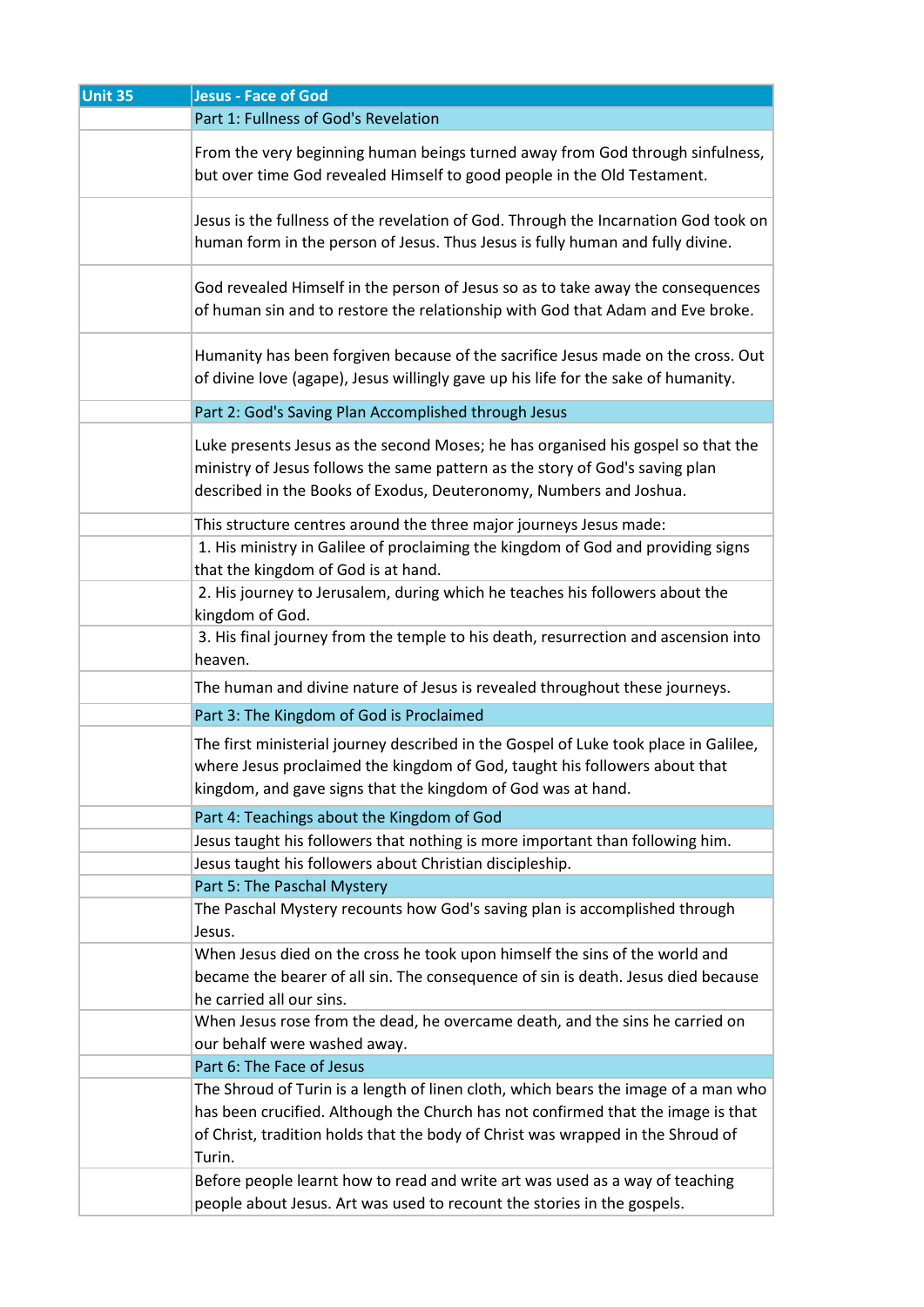| Unit 36 | <b>Mary and The Saints</b>                                                                   |
|---------|----------------------------------------------------------------------------------------------|
|         | Part 1: Communion of Saints                                                                  |
|         | In the Apostles' Creed, we profess our belief in the communion of saints which is            |
|         | made up of all the baptised, living and dead. The communion of saints make up                |
|         | God's holy people.                                                                           |
|         | The communion of saints exists at three levels.                                              |
|         | 1. Believers who gather together to celebrate God's love through Jesus.                      |
|         | 2. People in purgatory whose souls are being purified, as they are preparing for             |
|         | heaven.                                                                                      |
|         | 3. People who have died and are in heaven with God. The Church has officially                |
|         | declared some of these people to be saints.                                                  |
|         | Canonised saints are people who lived extraordinarily holy lives.                            |
|         | The ceremony of declaring someone a saint by the Church is called canonisation.              |
|         | The process leading to canonisation cannot begin until the person is dead, and it            |
|         | which takes at least five years.                                                             |
|         |                                                                                              |
|         | Part 2: The Saints - Extraordinary People                                                    |
|         | Saint Joan of Arc, Saint John Bosco, Saint John Paul II, Saint Mary MacKillop, Saint         |
|         | Patrick and Saint Mother Teresa are examples of the thousands of saints who lived            |
|         | extraordinarily holy lives as they cared for the people of God.                              |
|         |                                                                                              |
|         | Part 3: Mary Mother of God                                                                   |
|         | Daughter of Saints Anne and Joachim, Mary was born without original sin, and she             |
|         | did not commit any sin during her life.                                                      |
|         | The Angel Gabriel appeared before Mary to tell her that God had chosen her to be             |
|         | the Mother of Jesus. Mary said 'yes' to God and became the mother of Jesus.                  |
|         |                                                                                              |
|         | The theme of the Magnificat is that the kingdom of God is for people who are                 |
|         | humble and hungry for Jesus, while those who are selfish and unkind will be                  |
|         | turned away.<br>When Mary died she was taken into heaven body and soul. She is the Mother of |
|         | the Church and our spiritual mother.                                                         |
|         |                                                                                              |
|         | Part 4: Mary Woman of Faith                                                                  |
|         | Mary's unfaltering faith and trust in God are evident in the gospels and serve as an         |
|         | example to which Christians aspire.                                                          |
|         |                                                                                              |
|         | Part 5: Devotions to Mary                                                                    |
|         | Mary is the greatest of all saints and we honour her as the Mother of God.                   |
|         |                                                                                              |
|         | Mary has been a role model for Christians for hundreds of years, and there are               |
|         | many devotions to Mary which focus on her life and example. The Hail Mary, Hail              |
|         | Holy Queen and the rosary are examples of common Marian devotions.                           |
|         | Holy people have witnessed apparitions of Mary, and they have inspired further               |
|         | devotion to the rosary.                                                                      |
|         |                                                                                              |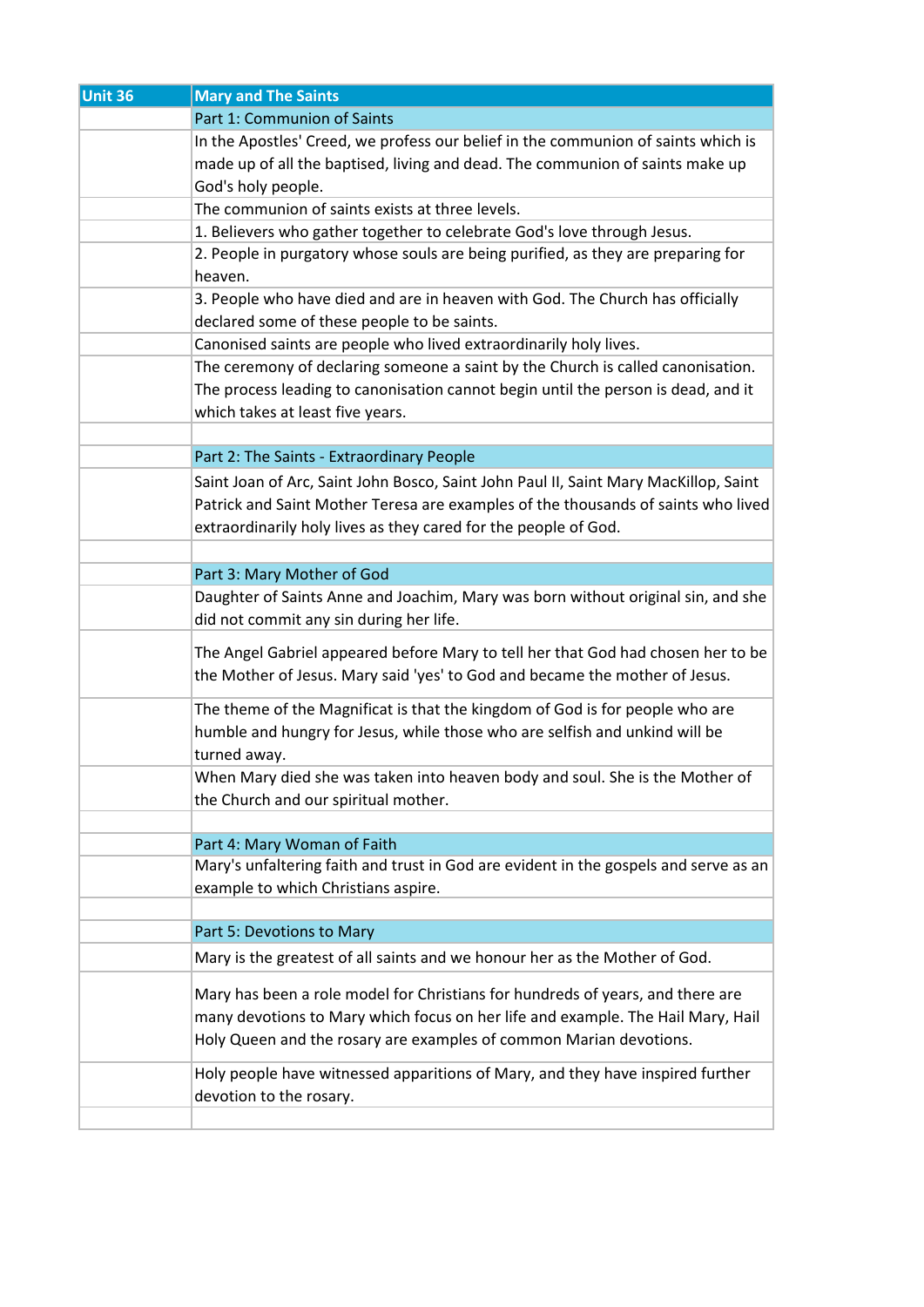| Unit 37 | <b>Celebrating the Paschal Mystery through Liturgy</b>                                                                                                                                                                                           |
|---------|--------------------------------------------------------------------------------------------------------------------------------------------------------------------------------------------------------------------------------------------------|
|         | Part 1: The Liturgical Cycle - A Celebration of the Paschal Mystery                                                                                                                                                                              |
|         | The Paschal Mystery is the birth, life, suffering, death, resurrection and ascension<br>of Jesus.                                                                                                                                                |
|         | The Church celebrates the Paschal Mystery in the Church's liturgical cycle.                                                                                                                                                                      |
|         | Liturgy is the Church's official public and communal form of worship and<br>celebration.                                                                                                                                                         |
|         | The liturgical cycle recalls and celebrates the Paschal Mystery over a yearly cycle.                                                                                                                                                             |
|         | The liturgical readings follow a three year cycle: Cycle A, B and/or C.                                                                                                                                                                          |
|         |                                                                                                                                                                                                                                                  |
|         | Part 2: Liturgical Colours                                                                                                                                                                                                                       |
|         | There are several colours used in the Liturgy.                                                                                                                                                                                                   |
|         | Liturgical colours are used to remind us of different parts of the Paschal Mystery,<br>signifying special times in the liturgical calendar. Liturgical colours help us to focus<br>on the event and meaning of each part of the Paschal Mystery. |
|         |                                                                                                                                                                                                                                                  |
|         | Part 3: Holy Days Celebrating God and the Paschal Mystery                                                                                                                                                                                        |
|         | All the holy days linked to Jesus are part of the Paschal Mystery and are<br>celebrated during the Church's liturgical year.                                                                                                                     |
|         | The Church has added other important feasts to its calendar. There are feasts<br>linked to Mary, Joseph and the saints.                                                                                                                          |
|         |                                                                                                                                                                                                                                                  |
|         | Part 4: Holy Days Celebrating Mary, Joseph and the Saints                                                                                                                                                                                        |
|         | The Church has added other important feasts to its calendar. There are feasts<br>linked to Mary, Joseph and the saints.                                                                                                                          |
|         |                                                                                                                                                                                                                                                  |
|         | Part 5: The Mass                                                                                                                                                                                                                                 |
|         | In the Mass Catholic Christians celebrate the Paschal Mystery. The rites, prayers<br>and ceremonies used in celebrating the Mass help us to focus on specific aspects<br>of the Paschal Mystery.                                                 |
|         |                                                                                                                                                                                                                                                  |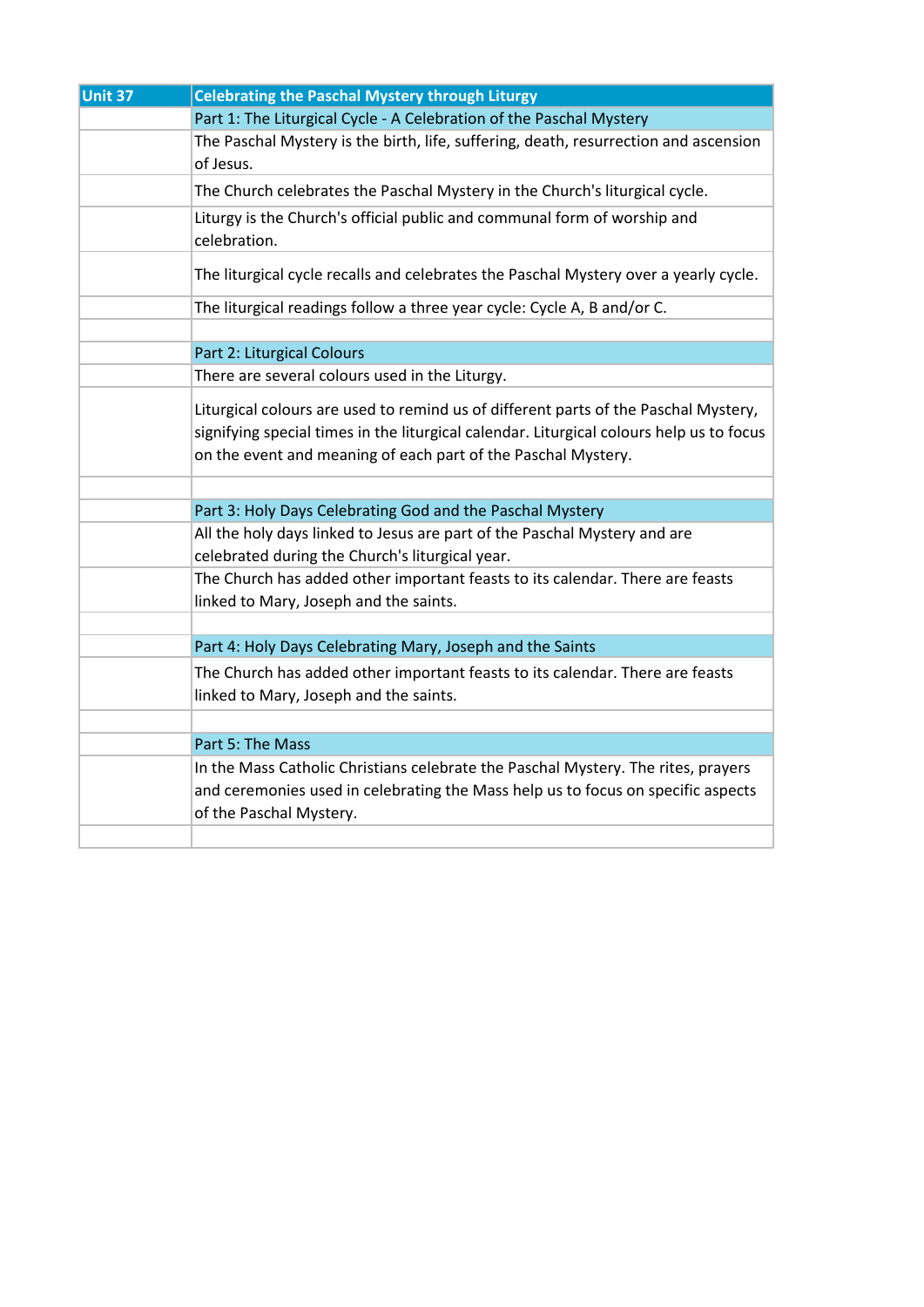| <b>Unit 38</b> | <b>Sacrament of Confirmation</b>                                                                                                                       |
|----------------|--------------------------------------------------------------------------------------------------------------------------------------------------------|
|                | Part 1: Initiation Stories                                                                                                                             |
|                | Entry into a new group or stage of life involves an initiation process.                                                                                |
|                | The progression from one state or stage in life to another is marked by initiation                                                                     |
|                | ceremonies called rites of passage.                                                                                                                    |
|                | There are many stories of how initiation is celebrated within various groups and                                                                       |
|                | cultures.                                                                                                                                              |
|                | The Scriptures describe how God initiated people to carry out God's work.                                                                              |
|                | Jesus gave the seven sacraments to the Church as a means of receiving God's gift                                                                       |
|                | of love to those who receive and celebrate them.                                                                                                       |
|                |                                                                                                                                                        |
|                | Part 2: Sacraments of Initiation                                                                                                                       |
|                | Jesus gave seven sacraments to the Church. Three of which are called Sacraments                                                                        |
|                | of Initiation. They are Baptism, Confirmation and Eucharist. When we celebrate                                                                         |
|                | them we are welcomed and initiated into theChristian family, the Church.                                                                               |
|                |                                                                                                                                                        |
|                | The symbols used in Baptism, Confirmation and Eucharist remind us of the hidden<br>reality of God's saving love made visible through these sacraments. |
|                |                                                                                                                                                        |
|                | Part 3: History of the Sacraments of Initiation                                                                                                        |
|                | The New Testament reveals that the celebration of the Sacraments of Initiation                                                                         |
|                | can be traced to the beginning of Christianity.                                                                                                        |
|                | In the early Church the Sacraments of Baptism and Confirmation were celebrated                                                                         |
|                | together at the same time and ceremony. Over time the sacraments of Baptism                                                                            |
|                | and Confirmation were celebrated as two separate ceremonies.                                                                                           |
|                |                                                                                                                                                        |
|                | The reason for this was the growing practice of infant baptism.                                                                                        |
|                | As Christian communities spread, grew and developed, there were too many                                                                               |
|                | individual baptisms for the bishop to attend them all. So the bishop delegated his                                                                     |
|                | parish priests to administer Baptism but reserved to himself the conferral of<br>Confirmation.                                                         |
|                | Today the sacraments of Baptism and Confirmation are more commonly                                                                                     |
|                | celebrated separately in two ceremonies at different times. However, in some                                                                           |
|                | Eastern Rites of the Church infants and children are baptised and confirmed                                                                            |
|                | immediately after at the same time and celebration.                                                                                                    |
|                |                                                                                                                                                        |
|                | In the rite of Christian initiation of Adults (RCIA), the sacraments of initiation are                                                                 |
|                | celebrated together and if possible during the Easter Vigil ceremonies.                                                                                |
|                |                                                                                                                                                        |
|                | Part 4: Symbols of Confirmation                                                                                                                        |
|                | Our world is full of symbols revealing invisible realities. Many symbols, such as                                                                      |
|                | fire, wind, and oil have shared meanings across the world.                                                                                             |
|                | The Scriptures contain symbols such as fire, wind, water, oil, hands, the dove, the                                                                    |
|                | staff and shepherds. These symbols reveal some aspect of God and God's                                                                                 |
|                | relationship to people.                                                                                                                                |
|                | The symbols used in the Sacrament of Confirmation have their origin in the                                                                             |
|                | Scriptures. They reveal the hidden reality of the effect of the Sacrament.                                                                             |
|                |                                                                                                                                                        |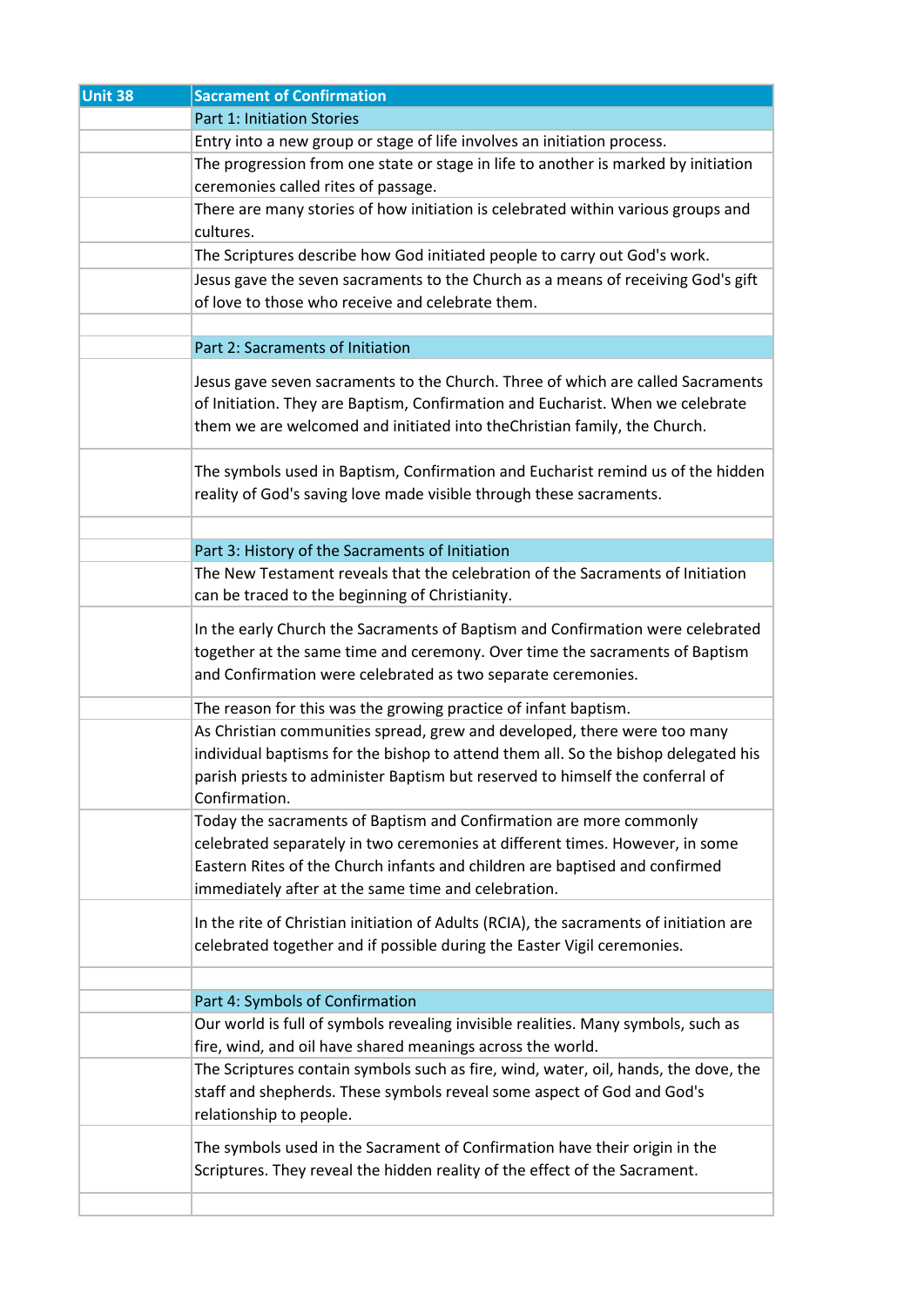| <b>Part 5: Confirmation Rituals</b>                                                                                                                                        |
|----------------------------------------------------------------------------------------------------------------------------------------------------------------------------|
| The rite of Confirmation follows a set sequence of rituals, comprising:                                                                                                    |
| Presentation of candidates                                                                                                                                                 |
| The delivery of a homily                                                                                                                                                   |
| Renewal of baptismal promises                                                                                                                                              |
| Lying on of hands (the key ritual by which the Holy Spirit is conferred)                                                                                                   |
| Anointing with Chrism                                                                                                                                                      |
| Sign of Peace                                                                                                                                                              |
| Irrespective of whether the Confirmation program is parish or school based, it                                                                                             |
| involves a period of instruction.                                                                                                                                          |
|                                                                                                                                                                            |
| Part 6: Gifts of the Holy Spirit                                                                                                                                           |
| The Holy Spirit binds and unites Christians as one.                                                                                                                        |
| In the Sacrament of Confirmation, candidates are given the seven gifts of the Holy<br>Spirit, which, if activated and nurtured, effect a personal transformation. They are |
| the invisible reality of the presence of the Holy Spirit in our hearts.                                                                                                    |
| The saints were filled with the gifts of the Holy Spirit and nurtured these gifts                                                                                          |
| throughout their lives. The candidates' Confirmation names remind them to                                                                                                  |
| nurture these gifts, just as did the saints whose name they have chosen.                                                                                                   |
| Part 7: Fruits of the Holy Spirit                                                                                                                                          |
| When people love Jesus the gifts of the Holy Spirit begin to transform their lives.<br>They bring forth and are guided by the fruits of the Holy Spirit.                   |
|                                                                                                                                                                            |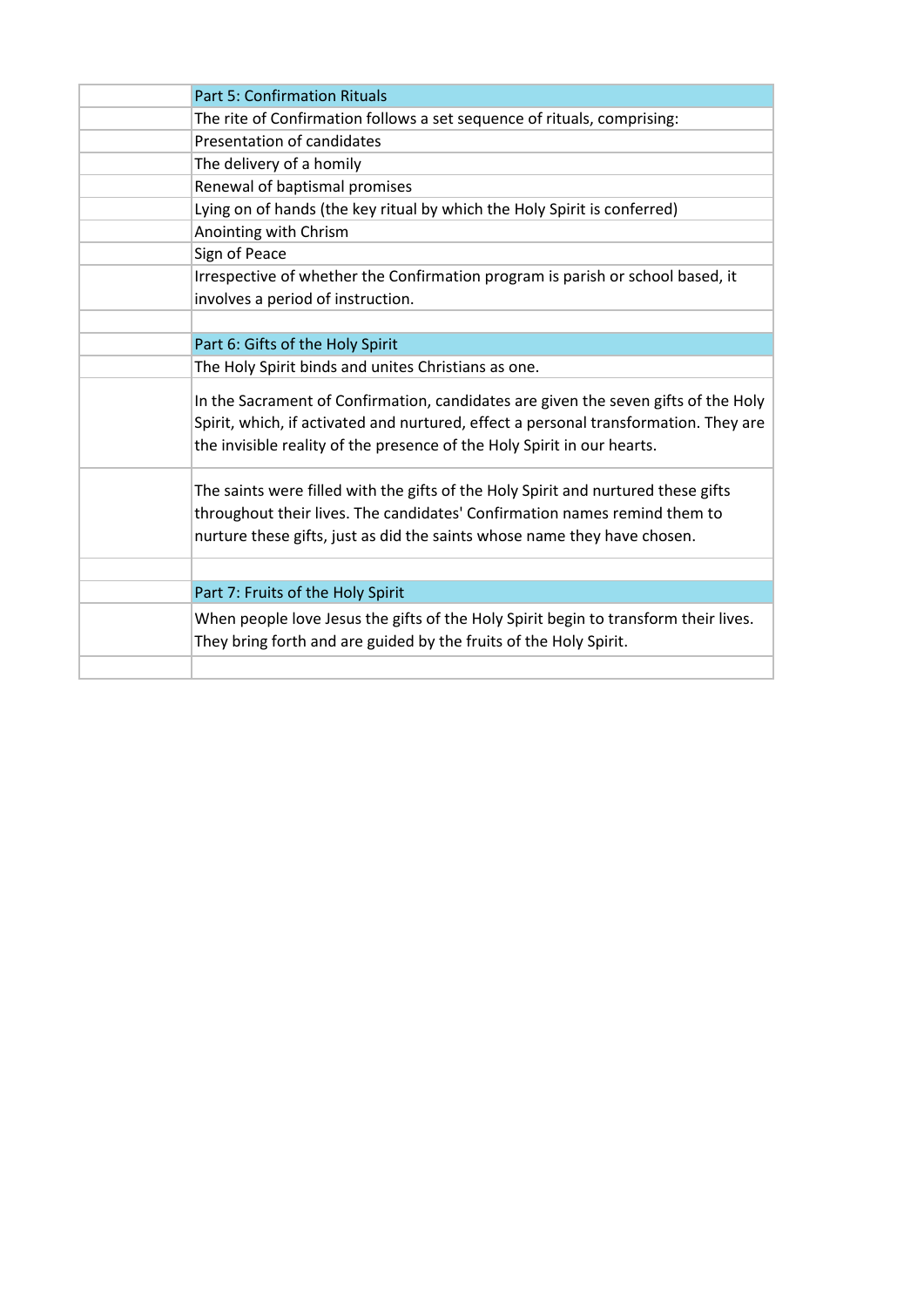| <b>Unit 39</b> | <b>Encountering Jesus Through Lent and Easter</b>                                                                                                                                              |
|----------------|------------------------------------------------------------------------------------------------------------------------------------------------------------------------------------------------|
|                | Part 1: Importance of Lent                                                                                                                                                                     |
|                | Ash Wednesday signals the beginning of Lent, a period lasting forty days, during<br>which Christians turn away from sin and turn their lives to God.                                           |
|                | On Ash Wednesday we receive ashes on our foreheads to remind us of the<br>purpose of Lent.                                                                                                     |
|                | During Lent, Christians to what Jesus did in the desert prior to beginning his<br>ministry. We follow the example of Jesus.                                                                    |
|                | Part 2: Colours, Actions and Symbols of Lent                                                                                                                                                   |
|                | Lent is the Church season lasting forty days leading up to the resurrection of<br>Christ. The primary liturgical colour for Lent is purple, but red is used on Palm<br>Sunday and Good Friday. |
|                | During Lent Christians focus on prayer, fasting and almsgiving as a sign of<br>repentance and to atone for sin.                                                                                |
|                | Christians are required to approach prayer, fasting and almsgiving with sincerity.                                                                                                             |
|                | Fasting and almsgiving can take different forms.                                                                                                                                               |
|                | The symbols of Lent remind us that Jesus has saved us and won forgiveness for<br>our sins.                                                                                                     |
|                | Part 3: Forgiveness                                                                                                                                                                            |
|                | During Lent we forgive those who have hurt us, and we ask Jesus to forgive us for<br>the sins we have committed.                                                                               |
|                | The Parable of the Lost Son reminds us that God is always willing to take us back<br>because He loves us, provided we are remorseful.                                                          |
|                | During Lent we celebrate the sacrament of God's loving forgiveness by receiving<br>the Sacrament of Reconciliation.                                                                            |
|                |                                                                                                                                                                                                |
|                | Part 4: Holy Week                                                                                                                                                                              |
|                | Holy week commences on Palm Sunday and concludes with the celebration of the<br>Easter Vigil Mass.                                                                                             |
|                | In the Palm Sunday Mass we commemorate Jesus' entry into Jerusalem and the<br>passion and death of Jesus.                                                                                      |
|                | On Holy Thursday we focus on the meaning of the washing of the feet and we<br>celebrate the institution of the Eucharist.                                                                      |
|                | On Good Friday Catholics usually attend two services - the Stations of the Cross<br>and the Good Friday Service. The Good Friday service comprises three parts:                                |
|                | 1. Liturgy of the Word.                                                                                                                                                                        |
|                | 2. Veneration of the Cross.                                                                                                                                                                    |
|                | 3. Communion Service.                                                                                                                                                                          |
|                | Easter Saturday is a day of waiting for the resurrection of Christ, and consists of<br>different customs throughout the world.                                                                 |
|                |                                                                                                                                                                                                |
|                | Part 5: Jesus Lives                                                                                                                                                                            |
|                | The Easter season begins with the celebration of the Easter Vigil Mass during<br>which we celebrate the events of salvation history which culminate with the<br>resurrection of Christ.        |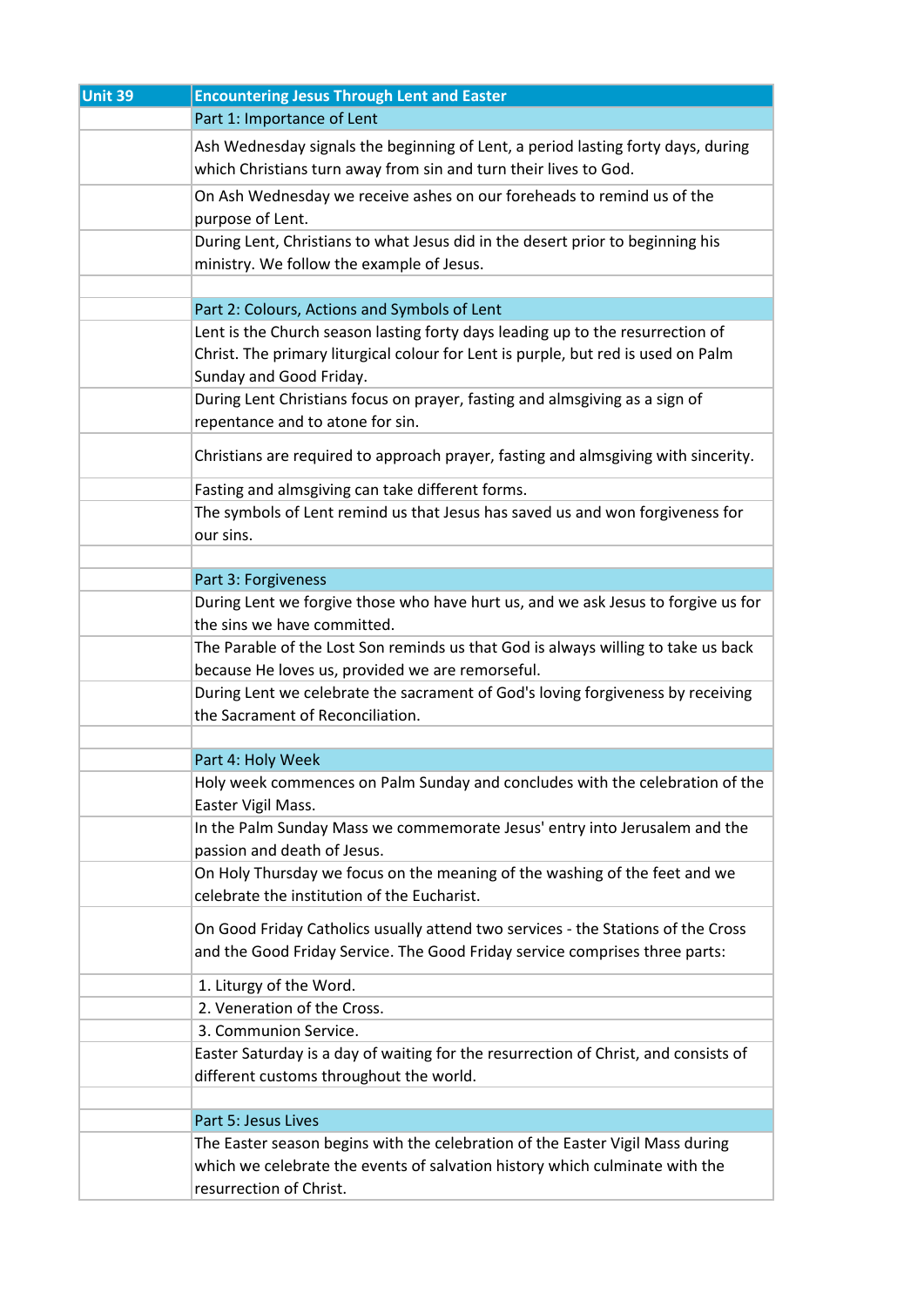| In some cultures the resurrection of Christ is celebrated by holding a procession.                                     |
|------------------------------------------------------------------------------------------------------------------------|
| There are a variety of Easter symbols, which remind us of the significance of the<br>death and resurrection of Christ. |
|                                                                                                                        |
| Part 6: The Apostles Continue What Jesus Began                                                                         |
| After the resurrection, Jesus appeared to the disciples on many occasions.                                             |
| Jesus commissioned Peter to be the first leader of his Church.                                                         |
| Prior to the ascension, Jesus commissioned the disciple to preach the Good news<br>to the whole world.                 |
| The Church was born on the first Pentecost, when the disciples received the gift of<br>the Holy Spirit.                |
|                                                                                                                        |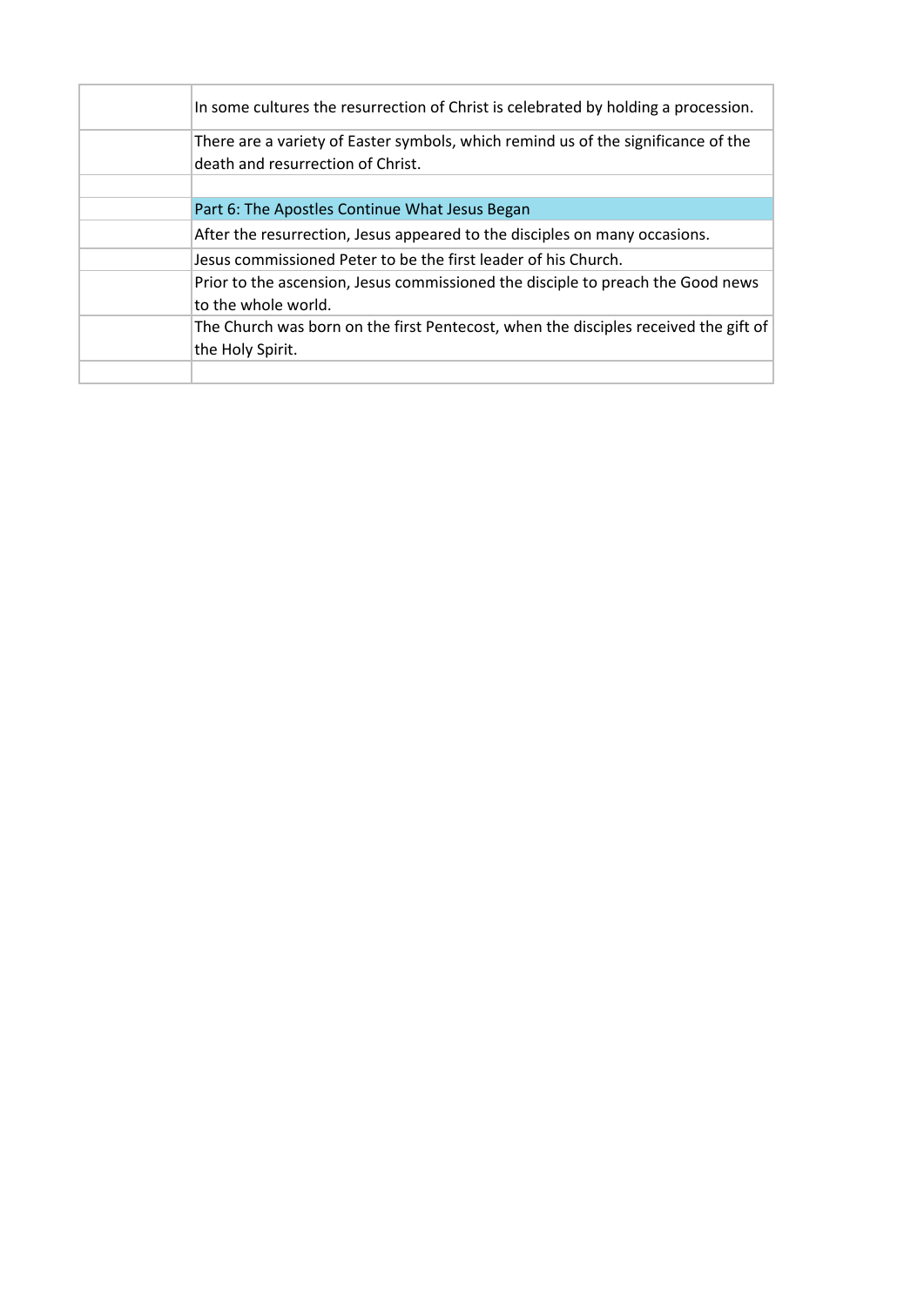| Unit 40 | <b>Come, Lord Jesus</b>                                                                                                                                                                                                                                                        |
|---------|--------------------------------------------------------------------------------------------------------------------------------------------------------------------------------------------------------------------------------------------------------------------------------|
|         | Part 1: Preparing for the Coming of Jesus                                                                                                                                                                                                                                      |
|         | Advent is a season in the Church's liturgical year during which Christians prepare                                                                                                                                                                                             |
|         | for the coming of Jesus in the Incarnation and at the Parousia.                                                                                                                                                                                                                |
|         | During Advent Christians prepare for the coming of Jesus through prayer and<br>reflection. One of the traditional ways Christians do this is through the use of the<br>Advent wreath, which acts as a prayer focus for each week of Advent.                                    |
|         |                                                                                                                                                                                                                                                                                |
|         | Part 2: Our Covenant Journey to Jesus                                                                                                                                                                                                                                          |
|         | God made covenants with Noah, Abraham and the Israelites (through Moses).                                                                                                                                                                                                      |
|         | The prophet Isaiah and Jeremiah foretold that God would make a new covenant<br>with all people. Jesus is the fulfilment of that covenant.                                                                                                                                      |
|         | During Advent Christians prepare spiritually so that Jesus can renew the new<br>covenant God has written in their hearts at baptism.                                                                                                                                           |
|         |                                                                                                                                                                                                                                                                                |
|         | Part 3: Infancy Narrative                                                                                                                                                                                                                                                      |
|         | By giving birth to Jesus Mary became the one through whom the new covenant<br>was made possible.                                                                                                                                                                               |
|         | Luke describes the events connected with the birth of Jesus in much more detail<br>than Matthew, while Matthew focuses his story on the three wise men.                                                                                                                        |
|         |                                                                                                                                                                                                                                                                                |
|         | Part 4: Jesus - Gift from God                                                                                                                                                                                                                                                  |
|         | God promised that He would send His son to us to be our saviour. Jesus is the<br>fulfilment of that promise, the promise of salvation. Through the gift of Jesus, we<br>our sins have been forgiven, and we have been given the promise of eternal life<br>with God in heaven. |
|         | At Christmas we are reminded that God has given us the great gift of His only son,<br>and we focus on how we can promote the kingdom of God by responding to God's<br>gift of Jesus.                                                                                           |